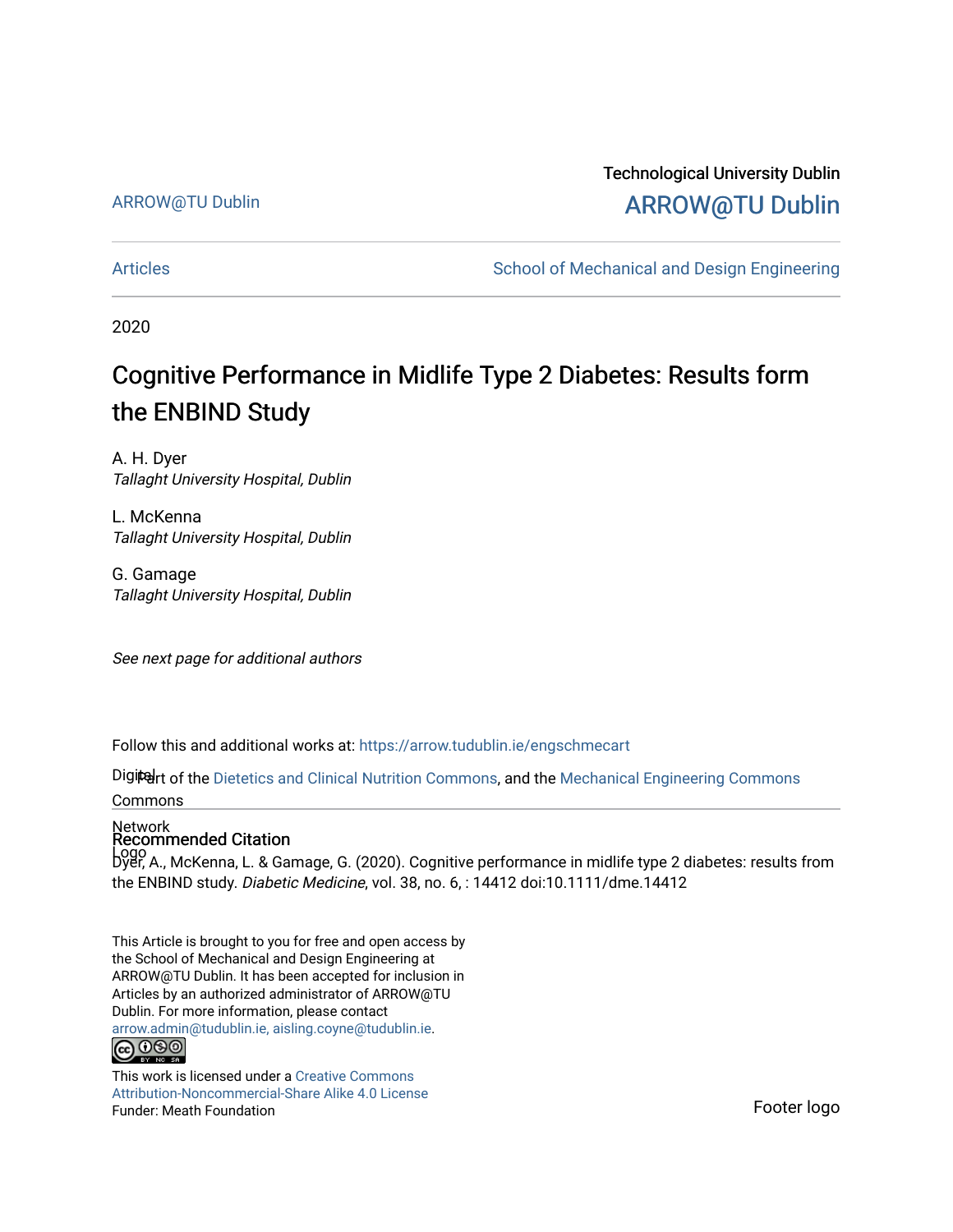#### Authors

A. H. Dyer, L. McKenna, G. Gamage, N. M. Bourke, Isabelle Killane, M. Widdowson, C. P. Woods, J. Gibney, R. Reilly, D. O'Neill, and s. P. Kennelly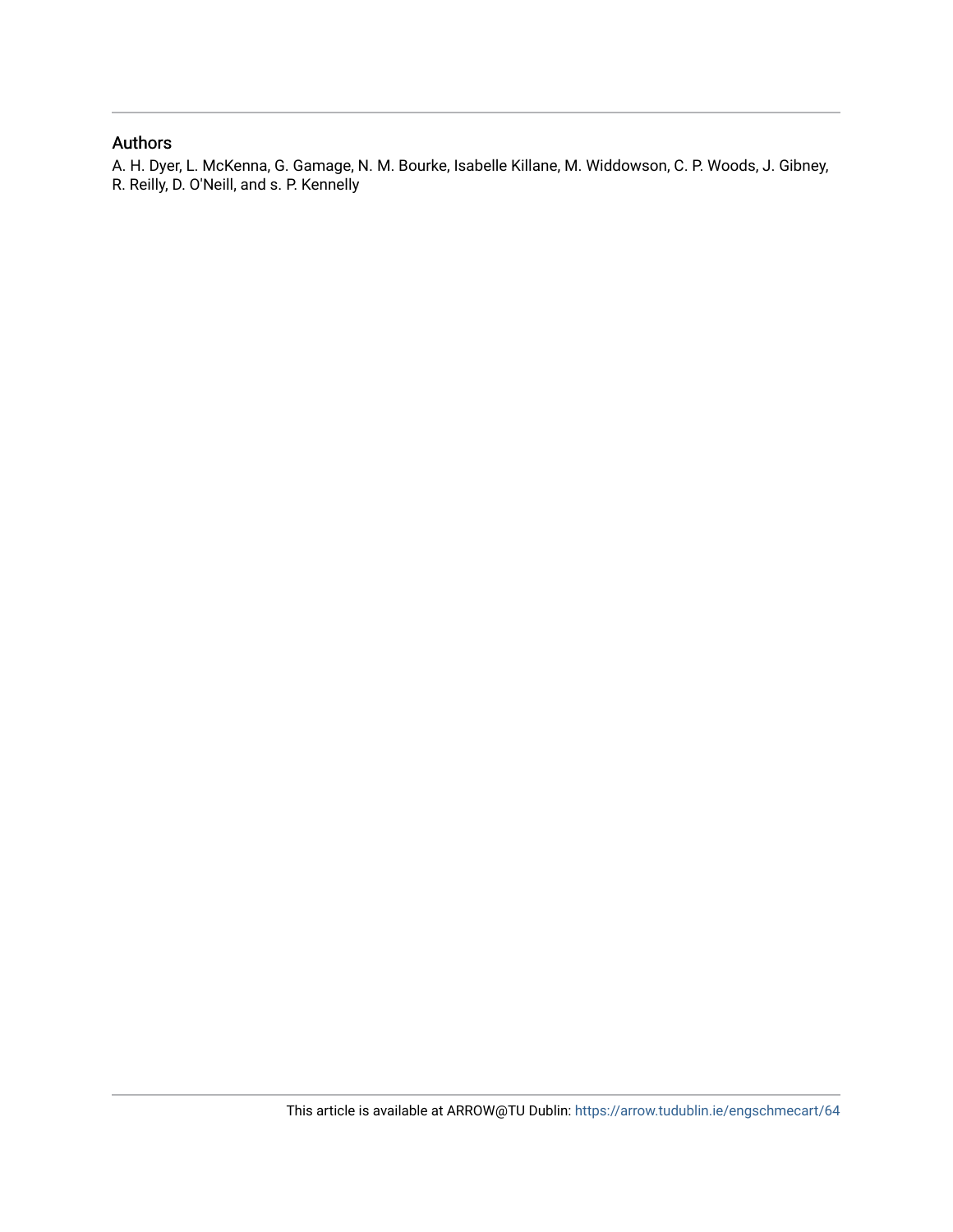#### DR ADAM HENRY DYER (Orcid ID : 0000 -0003 -1356 -510X)

Article type : Research Article

Title: Diabetic Medicine Created by: Maria Davie Email proofs to: [dyera@tcd.ie](mailto:dyera@tcd.ie) Article no.: DME -2020 -0408 Article type: Research Article Short title/*Authors running head*: Cognition in midlife type 2 diabetes *A. H. Dyer et al.*

# **Cognitive performance in midlife type 2 diabetes: results from the ENBIND study**

A. H. Dyer<sup>1,3</sup>, L. McKenna<sup>1</sup>, G. Gamage<sup>1</sup>, N. M. Bourke<sup>3</sup>, I. Killane<sup>6</sup>, M. Widdowson<sup>2</sup>, C. P. Woods<sup>2</sup>, J. Gibney<sup>2</sup>, R. Reilly<sup>3,4,5</sup>, D. O'Neill<sup>3,5</sup> and S. P. Kennelly $^{1,3,5}$ 

**Article**<br>
Tid<br>
Cree Ant She<br>
Article<br>
Article<br>
Article<br>
Article<br>
Cree Cree Ant She<br>
Cree Ant She<br>
Cree Ant She<br>
Cree Ant She<br>
Cree Article <sup>1</sup>Department of Age-Related Healthcare and <sup>2</sup>Robert Grave's Institute of Endocrinology, Tallaght University Hospital, <sup>3</sup>Department of Medical Gerontology, School of Medicine, <sup>4</sup>Department of Bioengineering and <sup>5</sup>Global Brain Health Institute, Trinity College Dublin, and <sup>6</sup>Department of Engineering, Technological University Dublin, Dublin, Ireland

*Correspondence to*: Adam H . Dyer. E -mail: [dyera@tcd.ie](mailto:dyera@tcd.ie)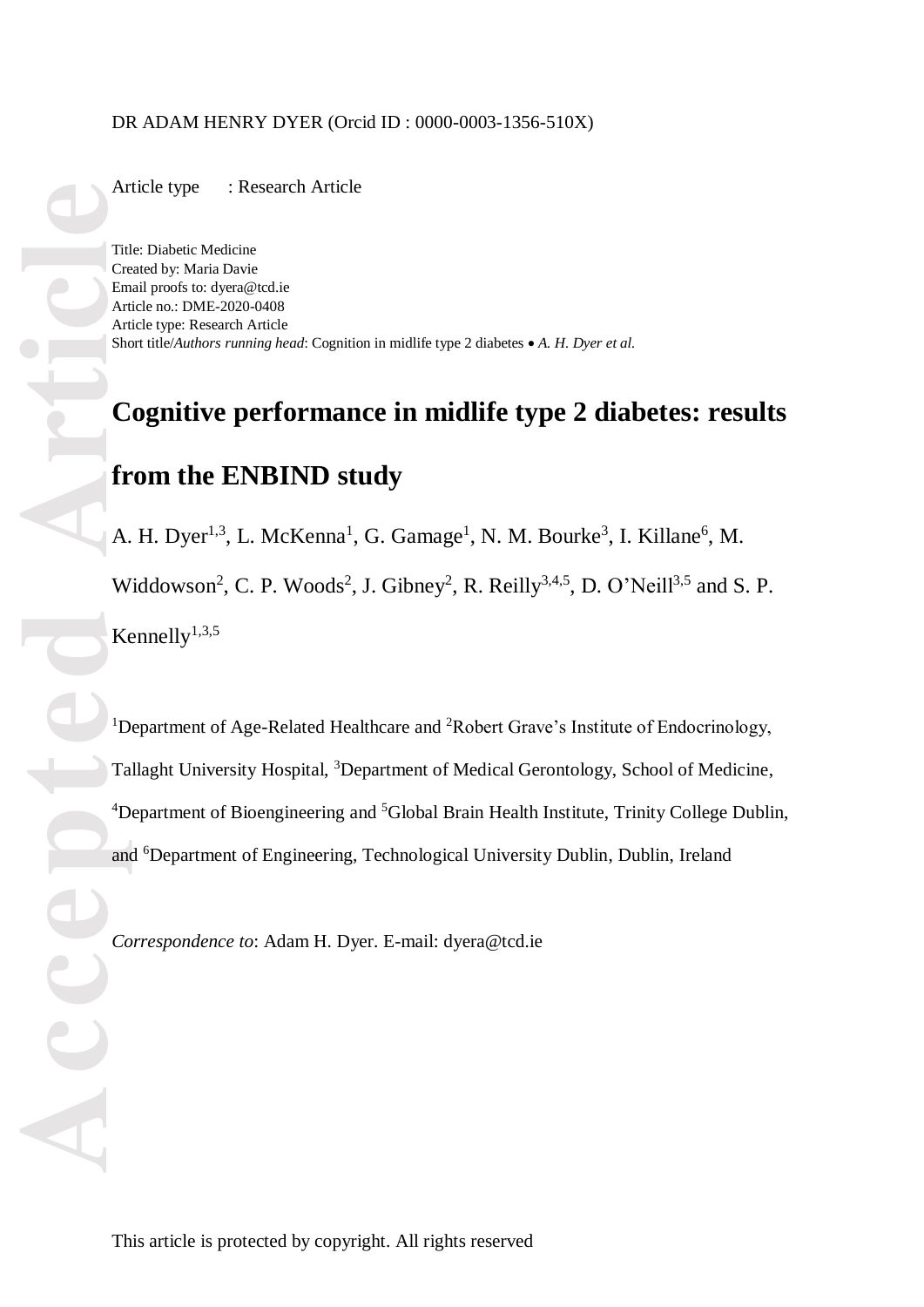#### **What's new?**

- Type 2 diabetes in midlife (age 40 –60 years) is associated with a greater risk of dementia in later life, although it is not clear at what age cognitive decrements begin to emerge.
- We found that type 2 diabetes in midlife (age  $52 \pm 8$  years) was associated with lower scores on tests of global and domain -specific cognition in comparison to healthy controls .
- Our findings show that , even in midlife, type 2 diabetes is associated with lower scores on tests of cognitive function, which has important implications for the development of preventative interventions targeting those with type 2 diabetes

# **Abstract**

Aims Midlife type 2 diabetes, particularly in those aged 40-60, is associated with the later development of cognitive impairment/dementia. However, it is currently unclear how early cognitive decrements can be first detected. Early identification of those most at -risk of later cognitive decline may have important implications for the development of potential preventative interventions.

**Methods** We performed a cross -sectional study of middle -aged adults with uncomplicated type 2 diabetes and a cohort of healthy control participants. General cognition was assessed using the Montreal Cognitive Assessment test and neuropsychological assessment was undertaken using a detailed neuropsychological assessment battery.

**Results** A total of 152 participants (102 with type 2 diabetes and 50 controls) were recruited (mean age  $52 \pm 8$  years, 51% women). Participants with midlife type 2 diabetes were more than twice as likely to make an error on the Montreal Cognitive Assessment test [incidence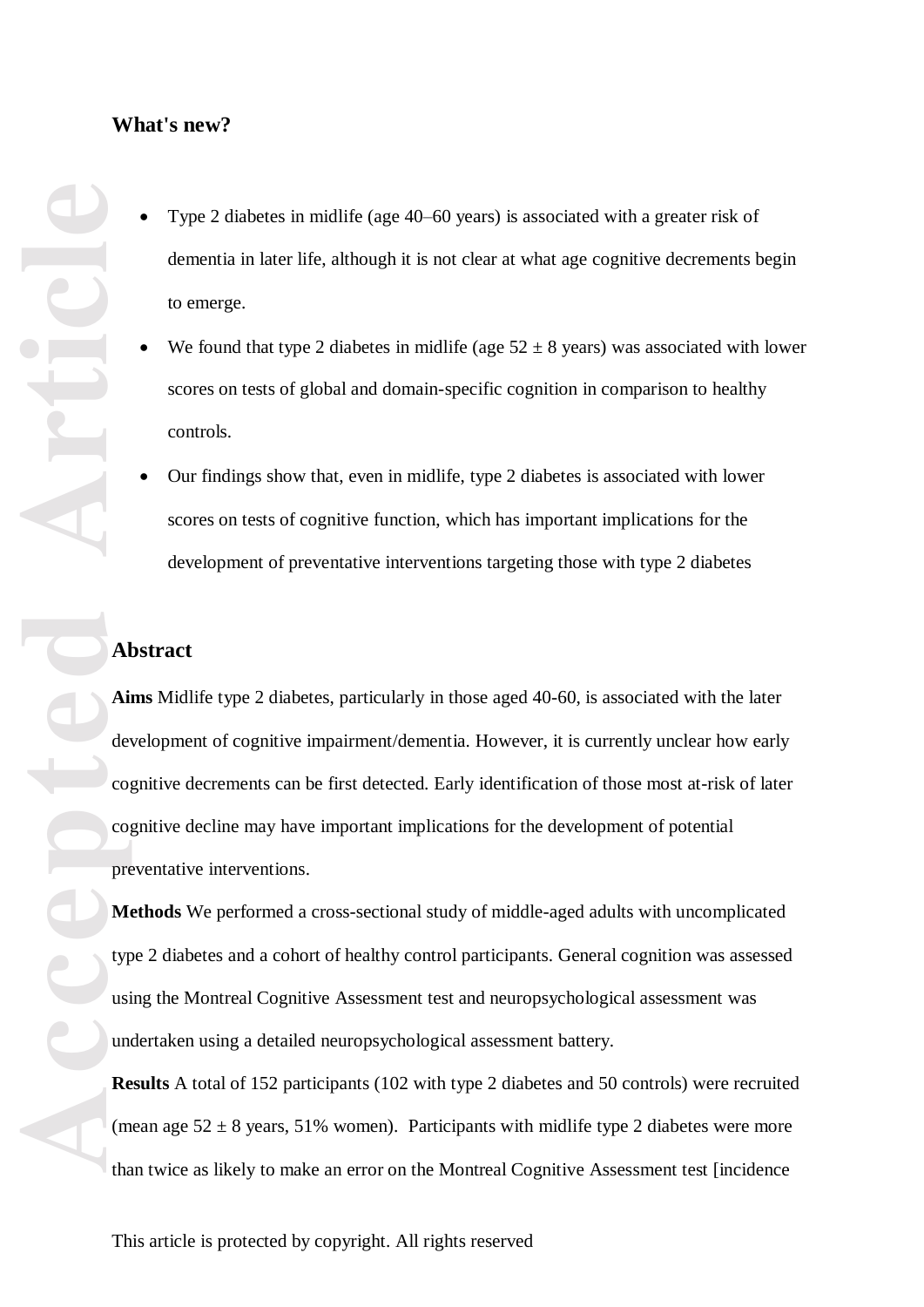rate ratio 2.44 (95% CI 1.54 to 3.87);  $P \le 0.001$ ]. Further, type 2 diabetes was also associated with significantly lower memory composite score  $\beta$ :  $-0.20$  (95% CI  $-0.39$  to  $-0.01$ );  $P =$ 0.04] and paired associates learning score [β: =  $-1.97$  (95% CI  $-3.51$ ,  $-0.43$ );  $P = 0.01$ ] on the neuropsychological assessment battery following adjustment for age, sex, BMI, educational attainment and hypercholesterolaemia.

**Conclusions** Even in midlife, type 2 diabetes was associated with small but statistically significant cognitive decrements. These statistically significant decrements, whilst not clinically significan t in terms of objective cognitive impairment, may have important implications in selecting out individuals most at risk of later cognitive decline for potential preventative interventions in midlife.

# **Introduction**

Midlife type 2 diabetes is one of the greatest risk factors for the later development of dementia [ 1 ]. Whilst the cognitive effects of diabetes were first reported nearly 100 years ago, it was not until the first longitudinal studies came of age (such as the Rotterdam and Rochester studies) that the evidence surrounding this association began to accumulate [2,3]. More recent reports have found that midlife type 2 diabetes contribute s nearly as much risk for dementia as the APOE genotype, the strongest genetic risk factor for dementia [4].

Importantly, type 2 diabetes is only a strong risk factor for dementia when those affected by type 2 diabetes are middle -aged (in fact, after age 65 years, the type 2 diabetes –dementia association is much weaker) [5,6]. Whilst studies have shown the cognitive effects of midlife type 2 diabetes up to 20 years later, the particular age at which cognitive decrements begin to emerge in those with type 2 diabetes is less clear.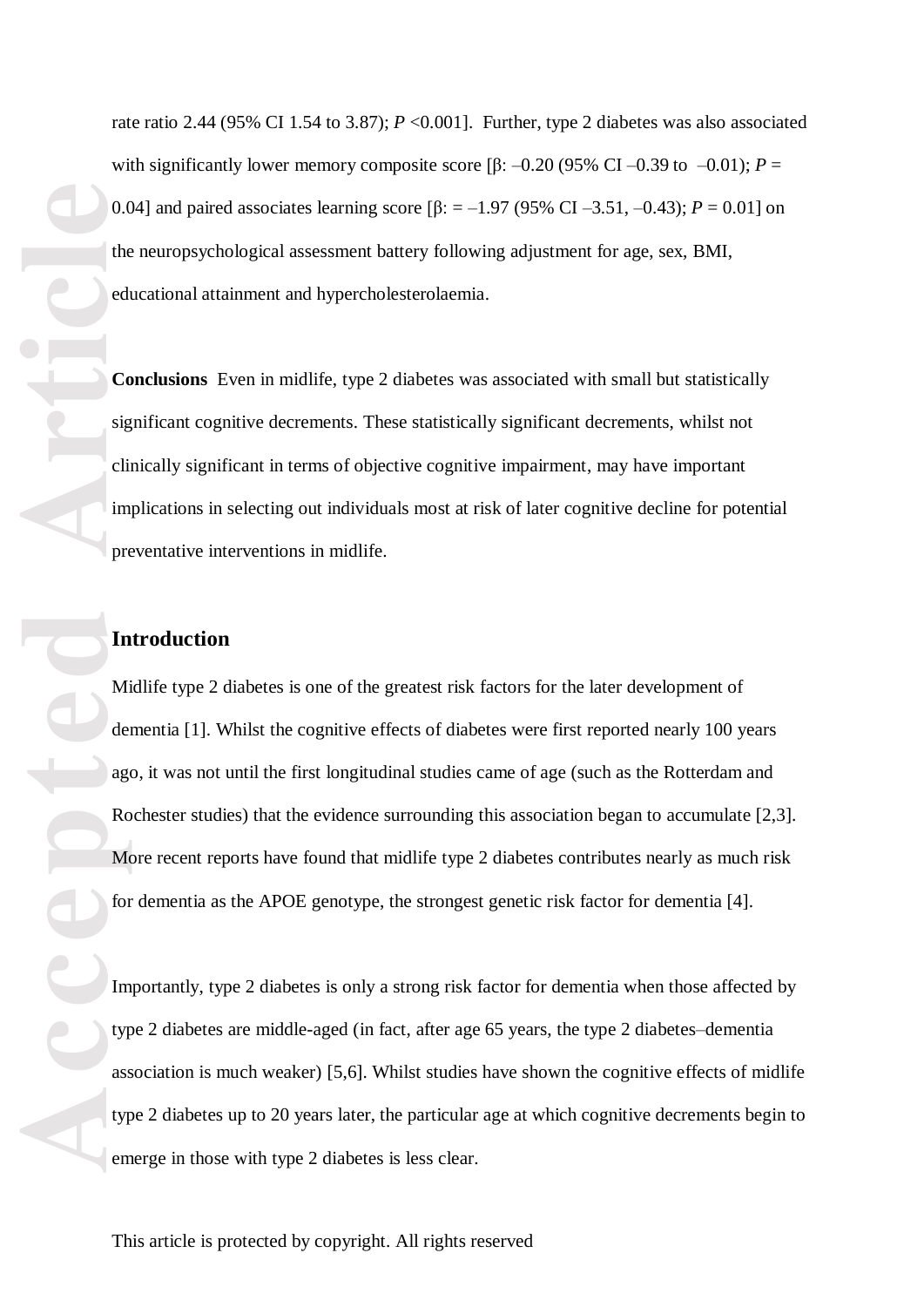Only a handful of small studies have investigated the association between type 2 diabetes and cognitive function in midlife  $[7-13]$ . The few studies which have assessed cognition in midlife type 2 diabetes in those aged <60 years are limited by small sample sizes and between-study heterogeneity [7]. Thus, whilst it appears that type 2 diabetes may affect cognitive function across the lifespan, whether or not cognitive decrements are present in midlife type 2 diabetes remains to be fully elucidated. This may be particularly important in selecting out those at greatest risk of cognitive decline for multi-domain preventative interventions aimed at mitigating the later risk of cognitive decline [14,15]. Notably, there is a lack of potential preventative interventions aimed at those with midlife type 2 diabetes [16]. Knowledge of which individuals with midlife type 2 diabetes are most at risk is lacking, and understanding this may be crucial in the development and of such interventions.

The Exploring Novel Biomarkers of Brain Health in Diabetes (ENBIND) study is a longitudinal cohort study of individuals with midlife type 2 diabetes free from any objective cognitive impairment or diabetes-related complications. In the present study, we analysed baseline data from ENBIND to examine if type 2 diabetes in midlife was associated with demonstrable cognitive decrements, both on validated tests of global cognition and detailed neuropsychological assessment.

#### **Methods**

#### **Study design**

The ENBIND study is a longitudinal study of cognition in midlife type 2 diabetes. Middleaged adults with type 2 diabetes and healthy controls similar in age, sex and socio-economic status were recruited from a type 2 diabetes clinic located in a tertiary referral hospital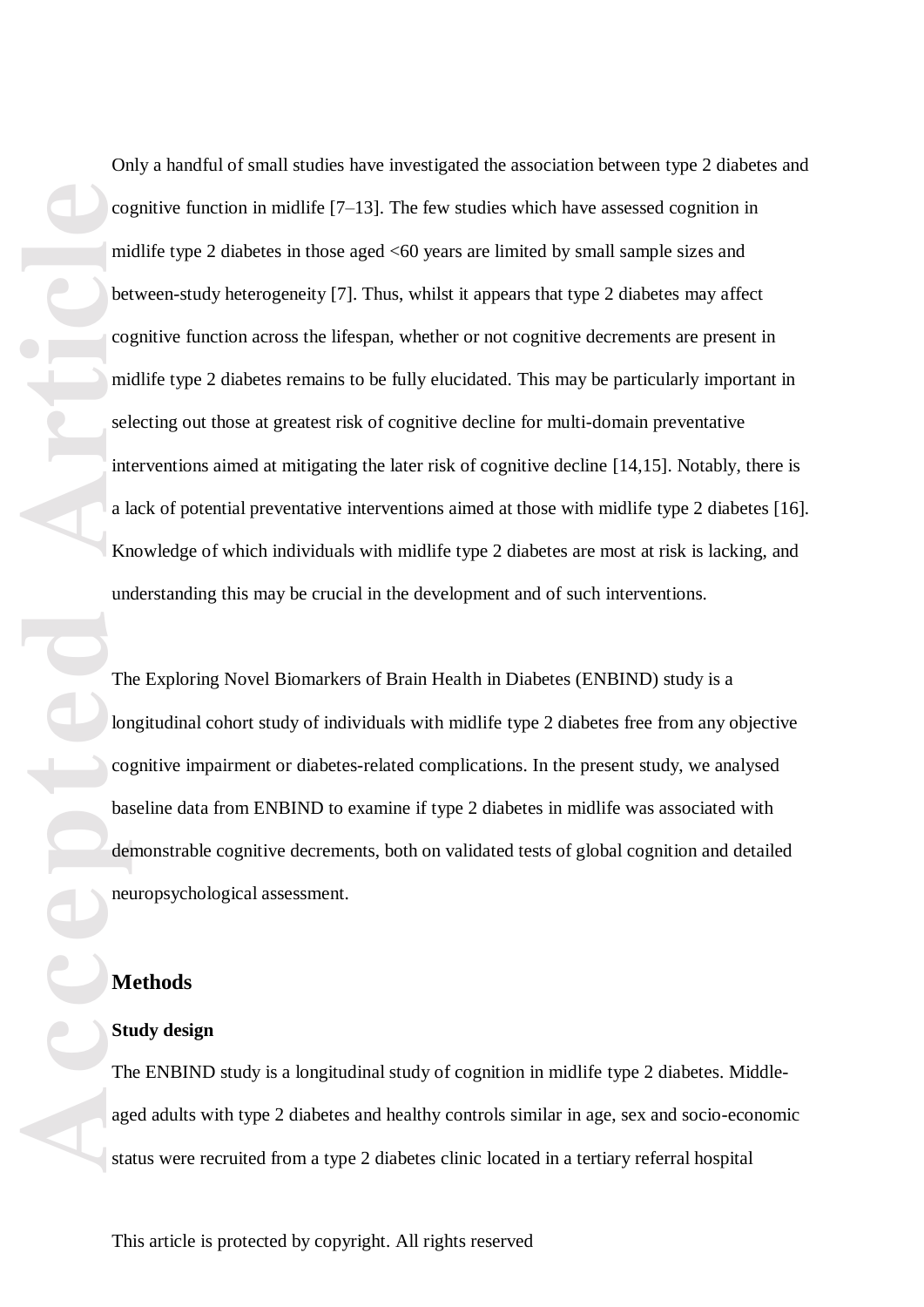(Tallaght University Hospital) and by local advertisement within the same hospital in a 2:1 ratio.

#### **Inclusion and exclusion criteria**

**Example 18**<br> **Accepted Article**<br> **Accepted Article**<br> **Article**<br> **Article**<br> **Article**<br> **Article**<br> **Article**<br> **Article**<br> **Article**<br> **Article**<br> **Article**<br> **Article**<br> **Article**<br> **Article**<br> **Article**<br> **Article**<br> **Article**<br> Participants aged 35 –65 years with a diagnosis of type 2 diabetes were invited to participate at the time of routine outpatient appointment (study assessment occurred during a separate appointment ). Exclusion criteria included: established diagnosis of cognitive impairment/dementia, non - type 2 diabetes, known macrovascular (previous stroke, myocardial infarction, ischaemic heart disease, peripheral vascular disease) or microvascular (diabetic retinopathy, peripheral neuropathy, diabetic nephropathy) complications of type 2 diabetes as per self-report or medical notes, active depression (within the past 6 months), diagnosed Diagnostic and Statistical Manual of Mental Disorders (DSM ) Axis I psychiatric disorder or neurological disorder. We excluded individuals with another medical condition known to impact on cognitive function in addition to those with a significant musculoskeletal, cardiac or respiratory comorbidity.<br>People with a score of <23 on the Montreal Cognitive Assessment (MoCA) test consistent

with cognitive impairment, in addition to those with a score of ≥8 on the Centre for Epidemiological Scale 8 (CESD -8) consistent with an elevated risk of current depression , were excluded from participation in the study [17,18] .

#### **Health and diabetes assessment**

Each participant underwent full assessment , including comprehensive medical and type 2 diabetes review by a research physician. Information collected included routine demographic information, medical history and daily medications. Hypertension was defined as history of known hypertension, being on anti -hypertensive medication , or seated clinic blood pressure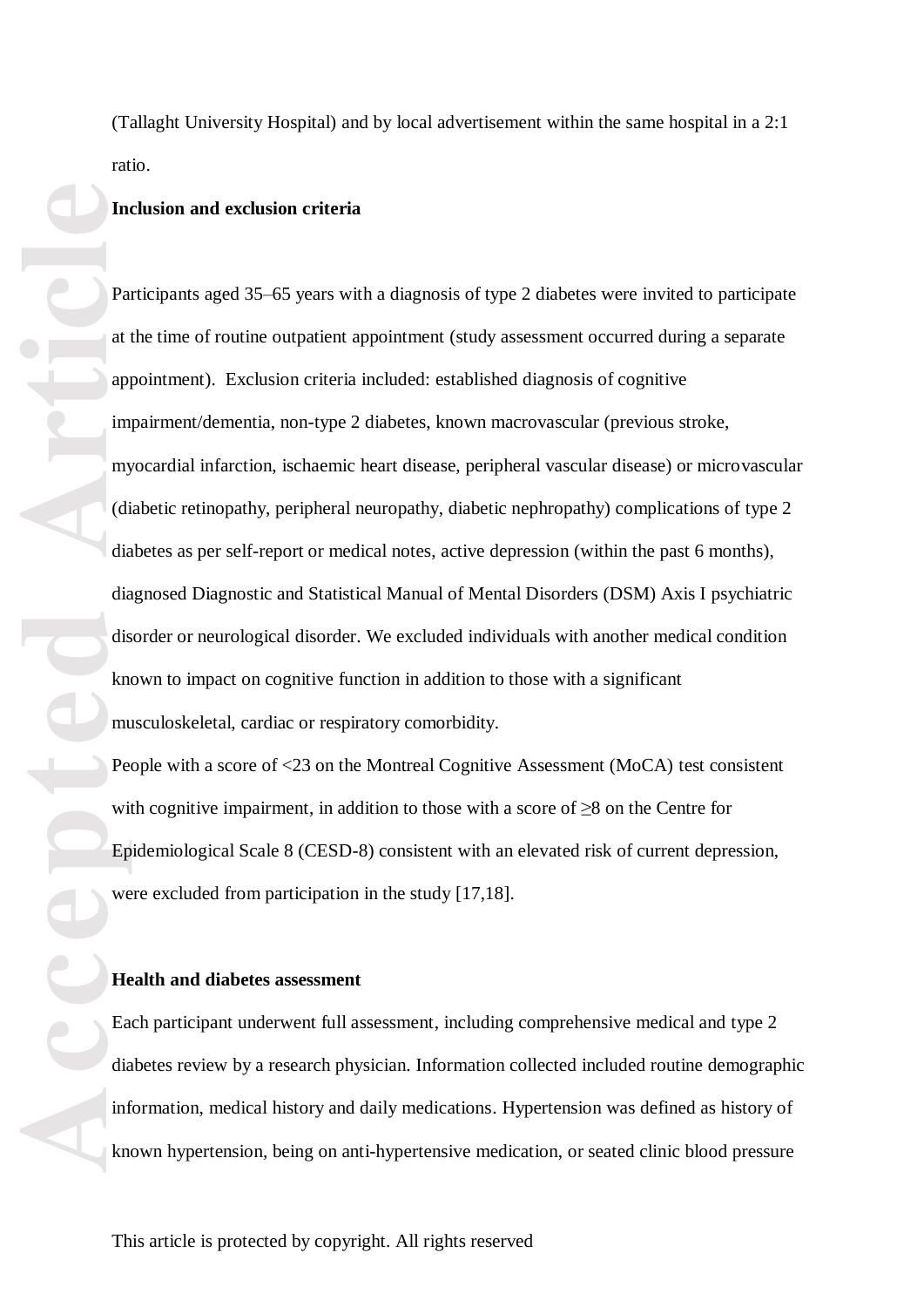of ≥140/90 mmHg , measured using an automated sphygmomanometer on a single occasion after a 5 -min rest . Hyperlipidaemia was defined as history of hyperlipidaemia, being prescribed a statin (or other agent for dyslipidaemia) or total or LDL cholesterol above the local reference range.

Additional information collected from those with type 2 diabetes included years since diagnosis , in addition to medications used for diabetes. Participants were assessed at the study visit for peripheral neuropathy by administration of the Diabetic Neuropathy Symptom Score (DNSS) [19] and standard neurological examination by the research physician. Individuals with evidence of peripheral neuropathy (examination/DNSS≥2) were excluded from further participation.

#### **Cognitive assessment**

All cognitive assessment was carried out in the same office under standardi zed assessment conditions. Participants with type 2 diabetes were asked to present to their research appointment following a standard meal and having checked their fingerprick blood glucose level, ensuring that readings were within the range 4.0–14.0 mmol/l prior to study participation. Assessment was performed by a trained research physician (fellow) with a clinical and research interest in early cognitive impairment and dementia.

#### *Montreal Cognitive Assessment test*

General cognitive function was assessed using the standardized MoCA test, which is a short assessment of cognitive function used both clinically and in population studies for the detection of cognitive impairment. MoCA subdomains include: visuospatial/executive function, naming, attention, language, abstraction, delayed memory and orientation. A one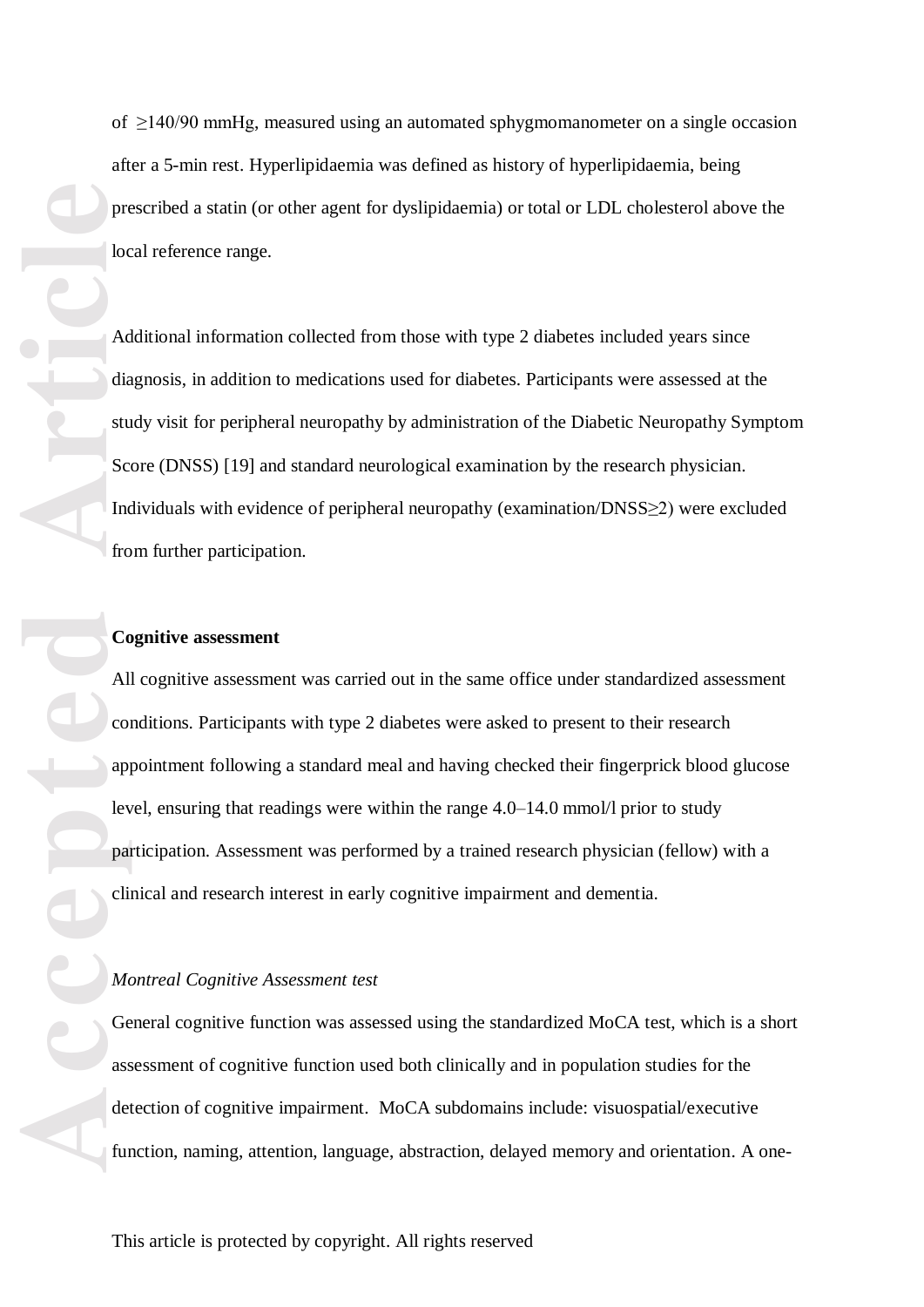point adjustment is made for  $\leq 12$  years of formal education. Participants with a score of  $\leq 23$ were excluded from the present study at the screening stage [17]. We calculated a total MoCA score from a possible 30, in addition to calculating the number of errors on the MoCA (30 – total MoCA score) for each participant.

#### *Neuropsychological assessment*

We used a custom study-specific battery created from the Cambridge Neuropsychological Assessment Battery (CANTAB) [20,21] consisting of the following six tests (60-min duration) .

(1) *Paired associates learning*. Participants memorize the locations of geometric patterns presented on screen, with levels of increasing difficulty. Performance assessed using 'first attempt memory score' (0 –20), with lower scores indicating worse performance.

(2) *Spatial working memory*: Participants memori ze the location of 'tokens' on screen in order to find other hidden tokens. Performance is analysed using 'SWM Strategy' (2-12), with lower scores indicating worse performance.

(3) *Delayed pattern recognition* . Participants memori ze specific geometric patterns and are tested after a 20 -min delay. Performance analysed as percentage correctly remembered, with lower scores indicating worse performance.

(4) *One Touch Stockings of Cambridge* . Participants match patterns by moving coloured balls inside stockings in the minimum number of moves. Performance assessed using 'problems solved on first choice' (0 –15), with lower scores indicating worse performance.

(5) *Rapid visual processing*. Participants detect sequences of numbers amongst a rapidly changing series of digits. Performance measured as signal detection, ranging from 0.00 to 1.00. Lower scores indicate worse performance.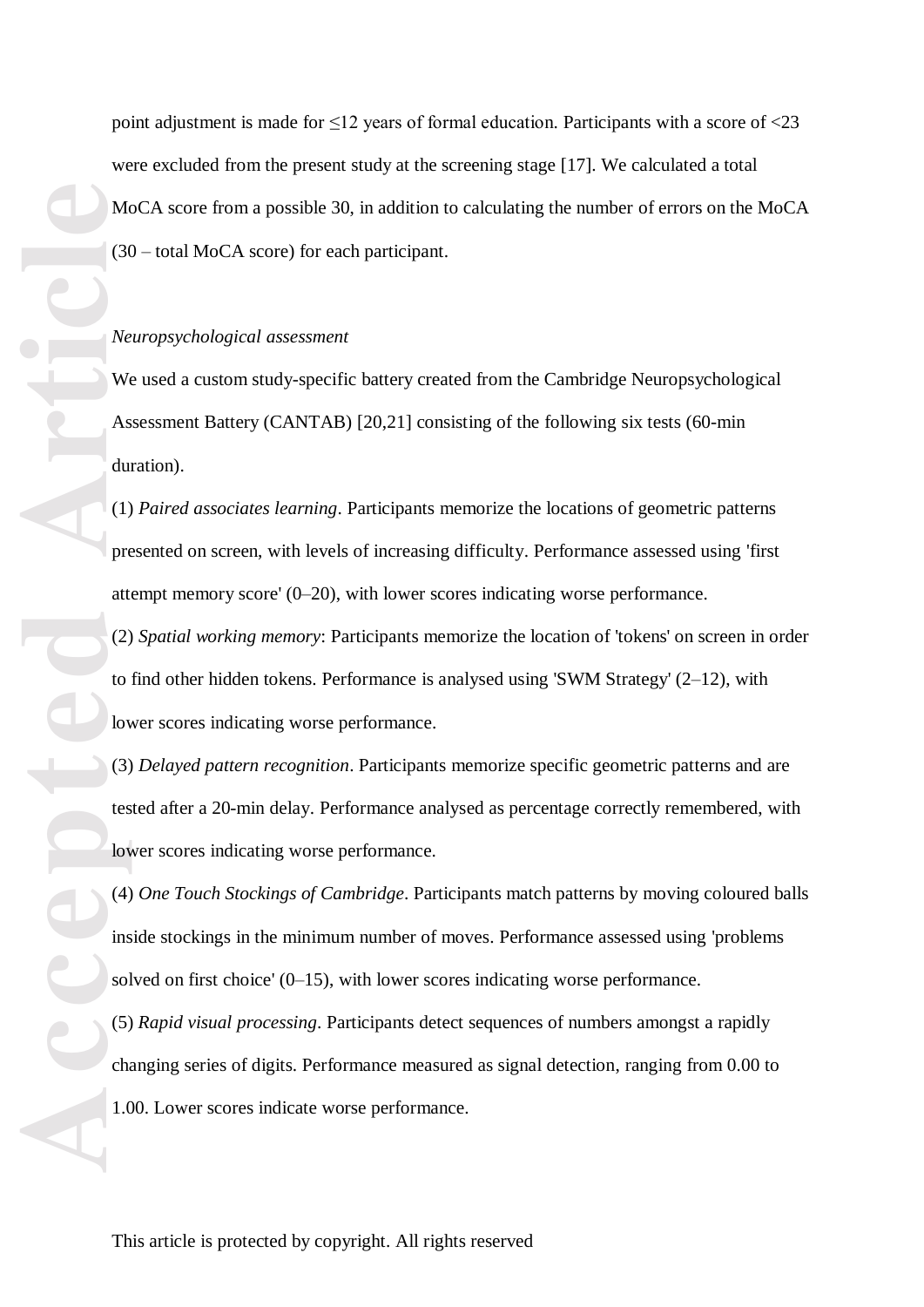(6) *Reaction time task* . This test is carried out using five coloured circles, assessing participants reaction time, in milliseconds. A greater number of milliseconds, representing a slower reaction time , indicates worse performance.

We additionally created composite scores for the separate domains of neuropsychological function. For memory, we averaged the z-scores (computed for the cohort scores as a whole) for the paired associates learning, spatial working memory and delayed pattern recognition memory tests. For a composite score of executive function/attention, we averaged the zscores from the One Touch Stockings of Cambridge and the rapid visual processing tasks. For both composite z -scores, decreasing z -scores indicate lower scores.

#### **Statistical analysis**

Be starting to the second of the second of the second of the second of the second of the second of the second of the second of the second of the second of the second of the second of the second of the second of the second All statistical analysis was performed using STATA v.15.0 (Stata Corp., College Station, TX, USA) with  $P$  values  $< 0.05$  taken to indicate statistical significance. Descriptive statistics are reported as means  $\pm$  SD, numbers (%) and medians with interquartile ranges (IQRs), as appropriate. Between -group differences were assessed using *t* -tests, chi -square d tests and Wilcoxon rank-sum tests, as appropriate. For regression models, age (<45 years, 45–49.9 years, 50–54.9 years, 55–55.9 years, >60 years) and BMI (<  $25 \text{ kg/m}^2$ ,  $25$ – $29.9 \text{ kg/m}^2$ ,  $30$ – 34.9 kg/m<sup>2</sup>, 35–39.9 kg/m<sup>2</sup>,  $\geq$ 40 kg/m<sup>2</sup>) were divided into strata.

We assessed the impact of type 2 diabetes on general cognition using Poisson regression, with the total number of errors on the MoCA test as the dependent variable (due to the strong left skew of the data) and study group (type 2 diabetes vs controls) as the dependent variable. We first tested the association unadjusted (Model 1), then adjusted for age, sex, BMI and education as above (Model 2). This was followed by further adjustment for hypertension and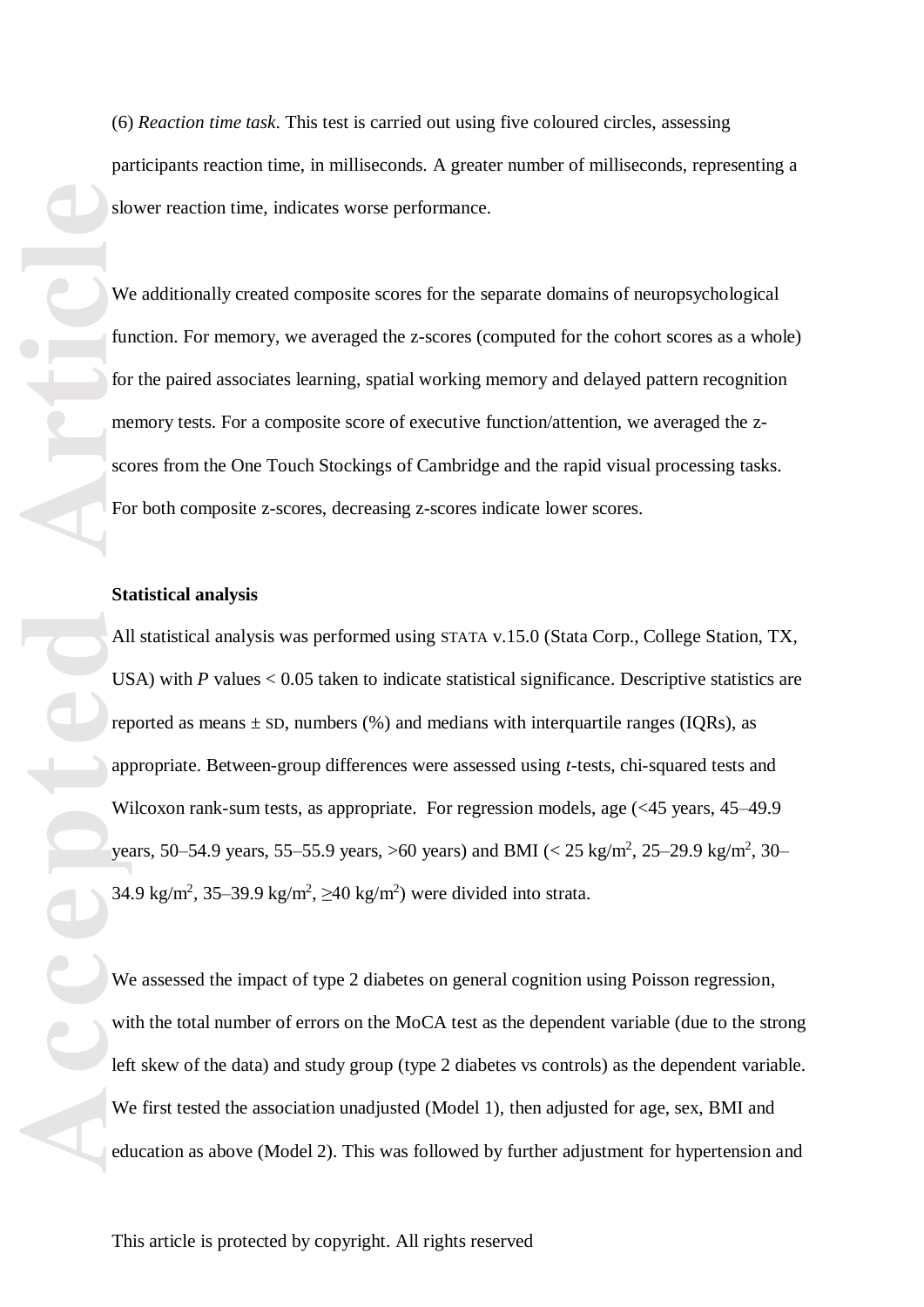hyperlipidaemia (Model 3). Covariates were selected based on known association with the dependent variable (cognitive function), independent variable ( type 2 diabetes), or both. Results are reported as incidence rate ratios (IRR s), with corresponding 95% CIs and *P* values, which indicate the likelihood of error on the MoCA test in those with type 2 diabetes in comparison with controls. We further employed these models to assess for performance on the subdomains of the MoCA test (detailed above).

**Accepted Article**<br> **Accepted Article**<br> **Accepted Articles**<br> **Articles**<br> **Articles**<br> **Articles**<br> **Articles**<br> **Articles**<br> **Articles**<br> **Articles**<br> **Articles**<br> **Articles**<br> **Articles**<br> **Articles**<br> **Articles**<br> **Articles**<br> To assess the effect of midlife type 2 diabetes on neuropsychological test performance, we used linear regression, given that our data were continuous and normally distributed. Again, the independent variable was type 2 diabetes status (in comparison to healthy controls) and the dependent variable was neuropsychological test score. We tested associations unadjusted (Model 1) , then adjusted for important covariates (Model 2/3 as above). We examined residual vs fit plots and variance inflation factors *post hoc* to examine for multi -collinearity. Results are reported as effect size (β coefficient for type 2 diabetes) with appropriate 95% CI and P value. We also reported results of standardized  $\beta$  in order to enable wider comparison of our results.

We re -ran the regression models (as above) only in those with type 2 diabetes with the following predictors added: diabetes duration (years), HbA<sub>1c</sub> (mmol/mol), diabetes treatment (metformin, sul fonurea s, dipeptidyl peptidase - 4 inhibitor s , sodium -glucose co -transporter - 2 inhibitor s, glucagon -like peptide -1 analogue s, insulin , either alone or in combination). In the first instance each predictor was examined unadjusted, with adjustment subsequently made for important covariates (Model s 2/3 as above).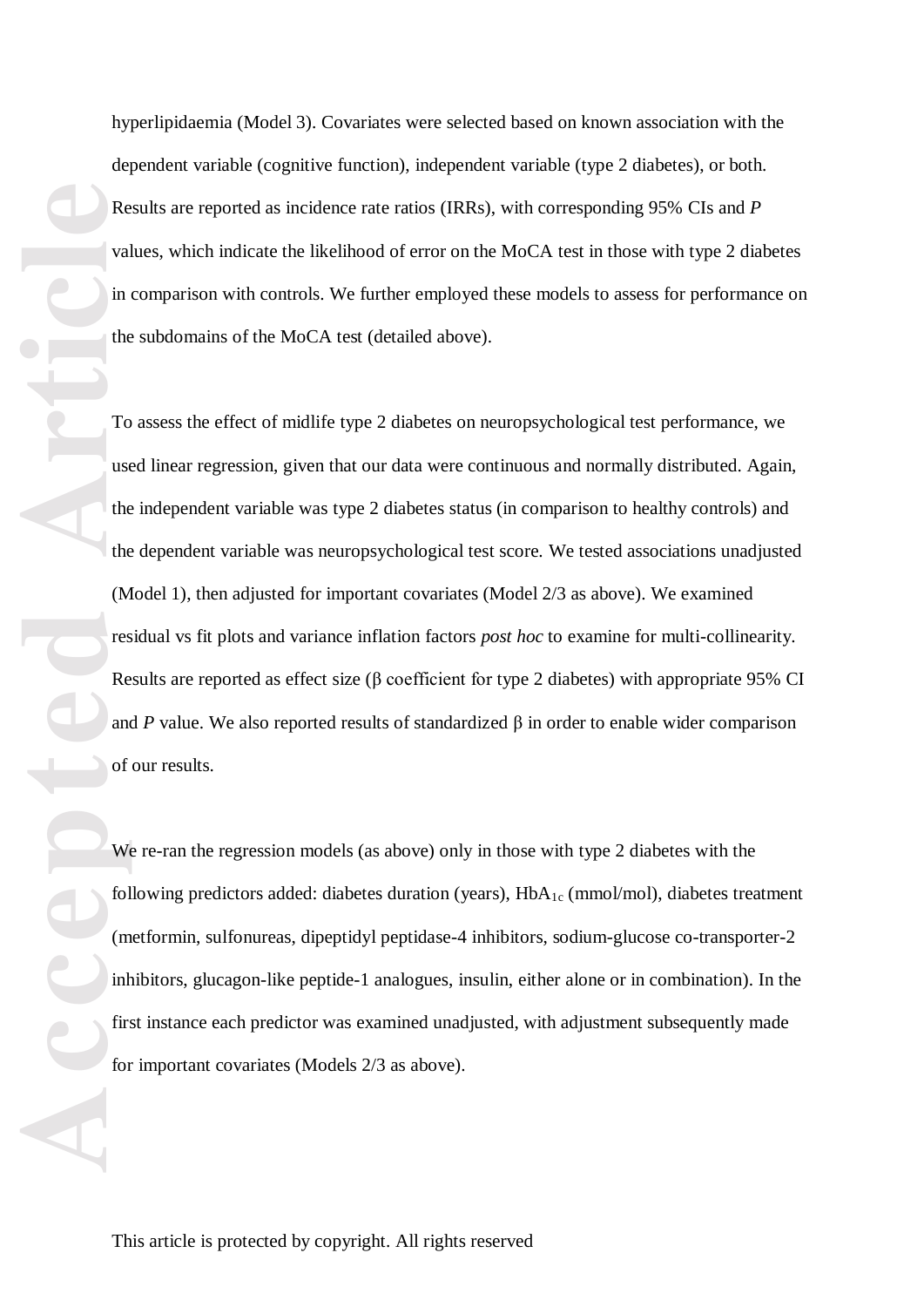#### **Ethics**

Ethical approval for the study was obtained from the Tallaght –St James's Joint Research Ethics Committee [reference: 2018/09/02 /2018 -10 List 34(4)] .

#### **Results**

#### **Participant characteristics**

After exclusion of a single participant (MoCA score <23), 102 participants with midlife type 2 diabetes (age 53 $\pm$ 8 years, 59% women) and 50 healthy controls (age 52 $\pm$ 8 years, 47% women) were recruited (Table 1). BMI, prevalence of hypertension and prevalence of hyperlipidaemia significantly differed between those with type 2 diabetes and controls (all *P* <0.001 ; Table 1). The median (IQR ) number of years since diagnosis in those with type 2 diabetes was 6 (2–11) and the mean  $HbA_{1c}$  was 61  $\pm$  19 mmol/mol (7.7  $\pm$  1.8%; Table 1).

#### **Midlife type 2 diabetes and general cognitive function**

Etl<br>
Re<br>
Pa<br>
Aft<br>
2 d<br>
Willy<br>
<br/>O dia<br>
Mill del<br>
of tha di<br>
(IIF adj ass<br>
CI adj mo All participants underwent a MoCA assessment and scored above the cut-off score of 23. As detailed above, given the skew of MoCA scores , the impact of type 2 diabetes on likelihood of error on the MoCA was analysed. Overall, type 2 diabetes was associated with a greater than twofold increased likelihood of error on the MoCA test under the unadjusted model [IRR 2.4 (95% CI 1.5–3.6);  $P < 0.001$ ]. This association persisted on robust covariate adjustment (Models 2 and 3; Table 2). On analysing MoCA subdomains, type 2 diabetes was associated with greater likelihood of error on visuospatial/executive function [IRR 3.7 (95% CI 1.6–9.0);  $P = 0.003$  adjusted, model 3], attention [IRR 6.6 (95% CI 1.5–28.8);  $P = 0.011$ adjusted, model 3] and delayed memory [IRR  $1.6 (95\% \text{ CI } 1.0-2.3)$ ;  $P = 0.031$  adjusted, model 3 ] domains .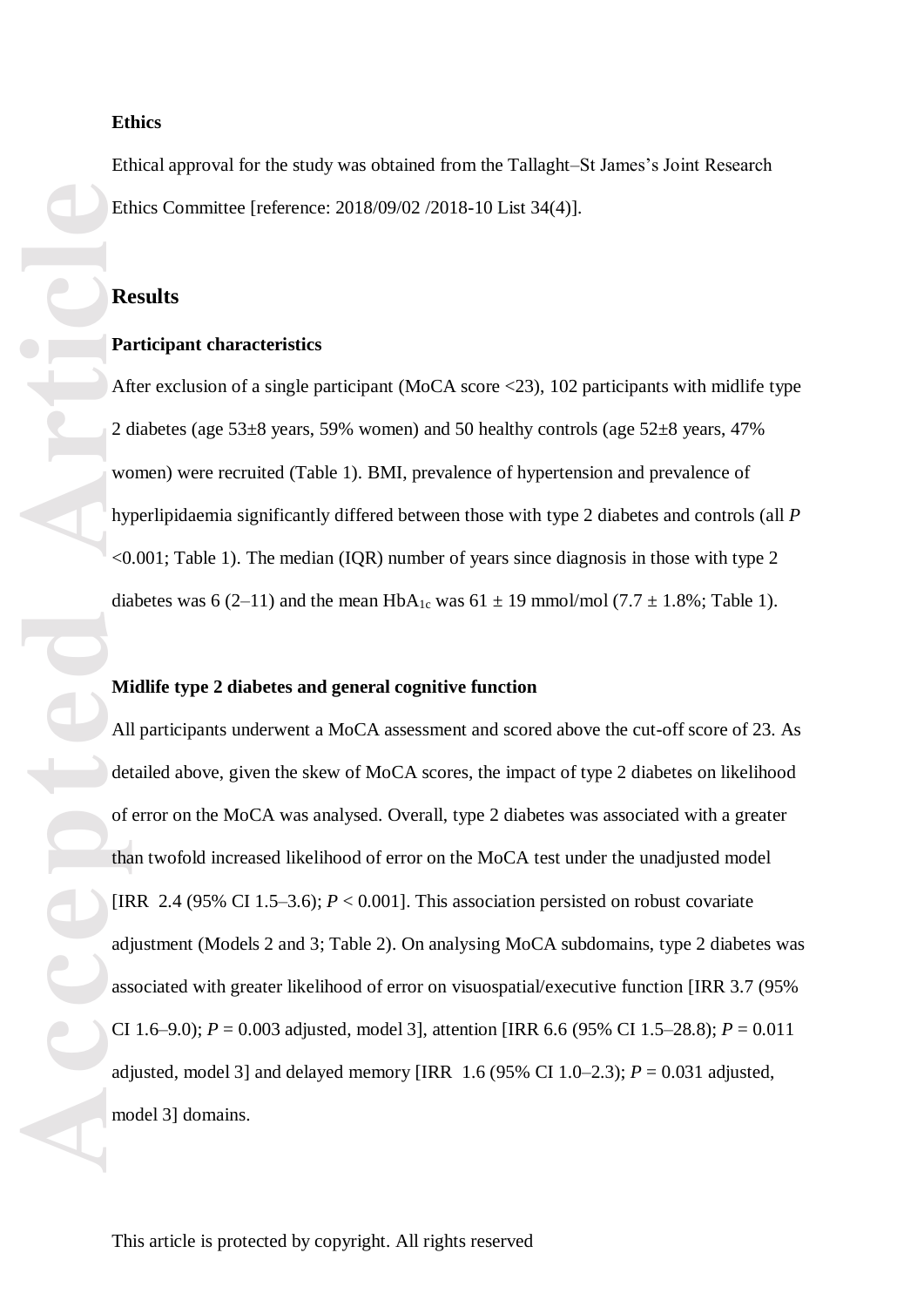#### **Midlife type 2 diabetes and neuropsychological test performance**

Overall, 149 participants underwent complete neuropsychological assessmen t. One participant with type 2 diabetes opted to terminate testing early and for two participants with type 2 diabetes the delayed pattern memory task did not complete because of technical difficulties (assessment was available for the other 5/6 tasks). Results are given with appropriate effect sizes,  $P$  values, and standardized  $\beta$  values for type 2 diabetes in Table 3.

Type 2 diabetes was associated with significantly lower scores in the 'memory' composite score under all three models [β:  $-0.21$  (95% CI  $-0.42$  to  $-0.01$ );  $P = 0.04$ ; standardized β: --0.19 ]. On analysis of individual tasks, type 2 diabetes was associated with lower scores on the paired associates learning task after adjustment under Models 2 [β:  $-1.97$  (95% CI  $-3.51$ ) to  $-0.43$ );  $P = 0.01$ ; standardized β:  $-0.21$ ] and 3 [β:  $-2.21$  (95% CI  $-3.86$  to  $-0.55$ );  $P =$ 0.01; standardized  $\beta$ : -0.24].

#### **Type 2 diabetes -related variables and cognitive performance**

On analysing the association between type 2 diabetes -related variables and likelihood of error on the MoCA test, neither  $HbA_{1c}$ , type 2 diabetes diagnosis duration (years) or type 2 diabetes treatment were significantly associated with likelihood of error on the MoCA test or performance on the neuropsychological test battery.

In the present study, midlife type 2 diabetes was associated with greater likelihood of error on an assessment of overall cognitive function in addition to lower scores on the memory domain of a detailed neuropsychological assessment battery. Our findings are particularly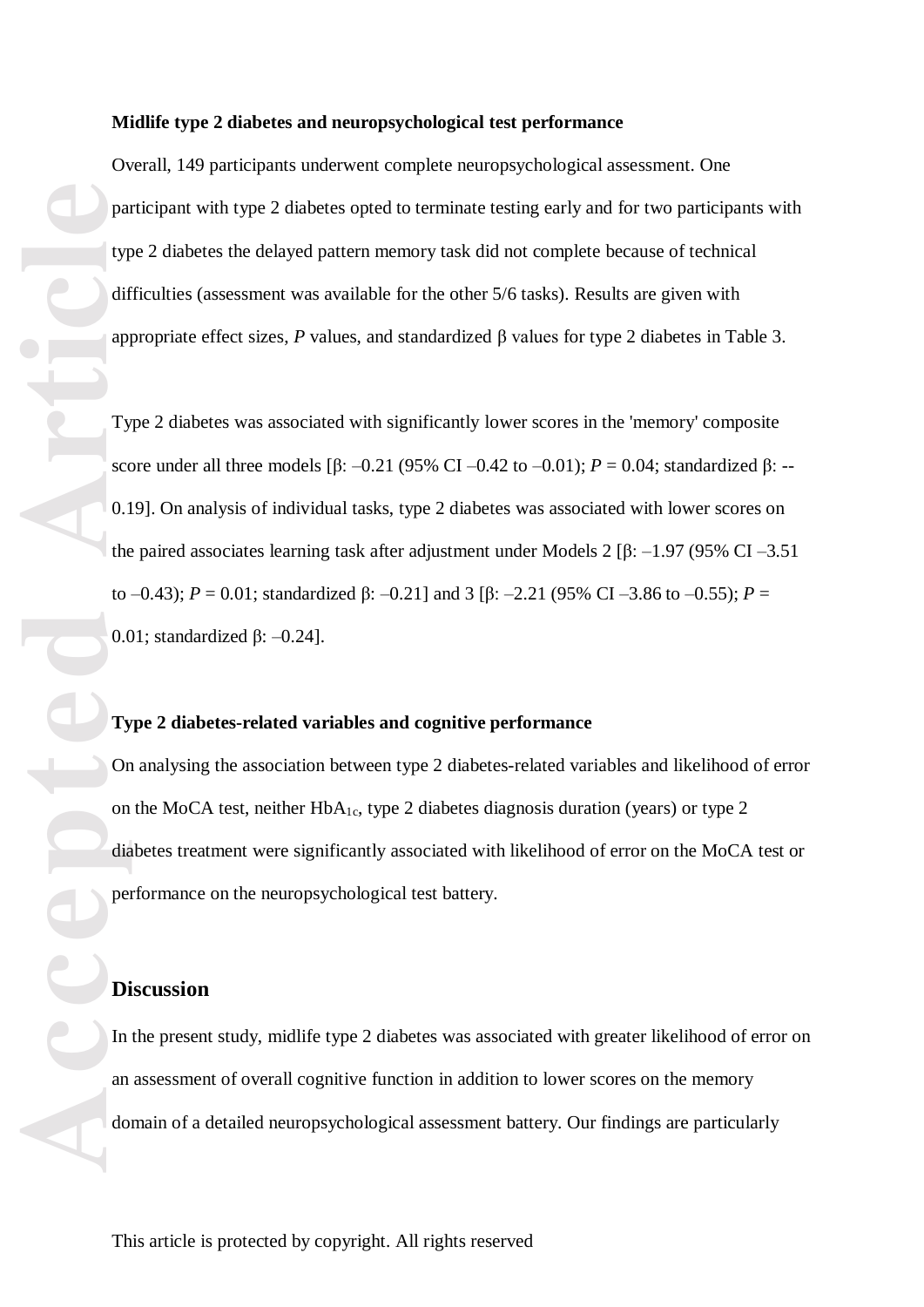striking given the fact that the study is one of the first to include such a young cohort of participants free from any diabetes -related complications.

Whilst the greater likelihood of MoCA error seen in the present study was striking and survived robust adjustment for covariates, it is notable that we assessed a population free from any objective cognitive impairment. Similarly, we demonstrated small but significant differences in specific memory performance in type 2 diabetes. Such differences, whilst statistically significant, are slightly smaller than those observed in other studies, nearly all of which focused on older individuals (in addition to including those with diabetes -related complications) than the present study [22].

**Accepted Article**<br> **Article**<br> **Article**<br> **Article**<br> **Article**<br> **Article**<br> **Article**<br> **Article**<br> **Article**<br> **Article**<br> **Article**<br> **Article**<br> **Article**<br> **Article**<br> **Article**<br> **Article**<br> **Article**<br> **Article**<br> **Article**<br> **A** The statistically significant differences observed, whilst not clinically significant in terms of objective cognitive impairment, may be part of the cognitive decrements noted in individuals with type 2 diabetes across the lifespan [23]. Understanding the longitudinal trajectories of these cognitive decrements may be crucial in selecting out those with type 2 diabetes most at risk of later cognitive decline. Such early decrements, which may not be clinically significant, may in fact act as a marker of those individuals at risk of later cognitive decline. The lack of clinically significant impairment in the pre sent study may be reflective of the high -performing nature of the cohort under study in our analysis. Notably, our participants were young, had a high level of education, a short duration of diabetes and were free from diabetes -related complications.

We demonstrated a significant effect of type 2 diabetes on performance on the paired associates learning task, a task with significant working memory demands. This task is arguably the most demanding and performance has been linked to a variety of brain regions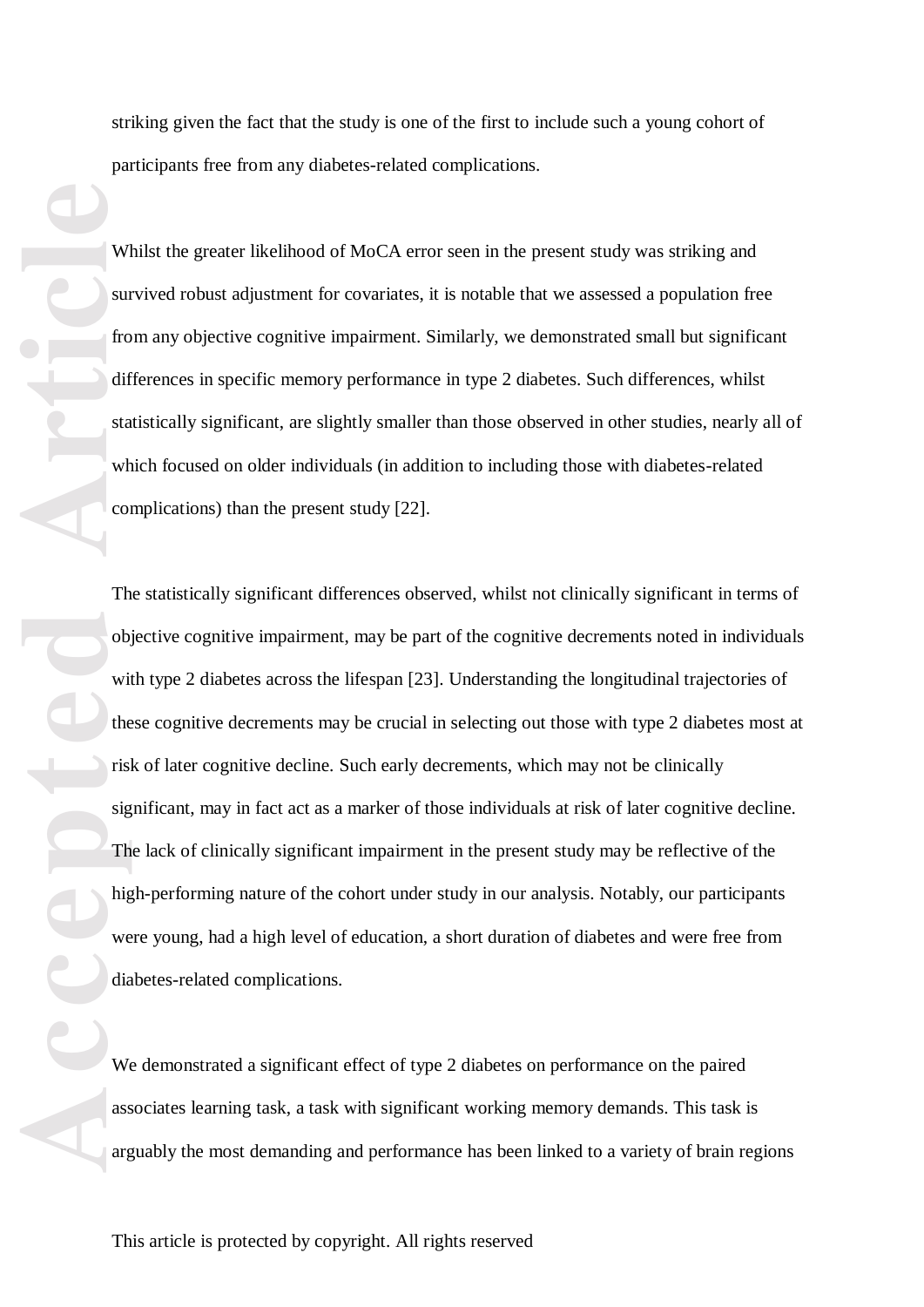including the prefrontal cortex, medial temporal cortex, hippocampus, parietal cortex, posterior cortical visual areas and the basal ganglia [24,25] . Performance on this task has previously been associated with metabolic control in older adults with type 2 diabetes [25]. In addition to later risk of cognitive impairment and accumulation of cerebrospinal fluid biomarkers of Alzheimer's disease [21].

Notably, structural neuroimaging studies in type 2 diabetes have demonstrated a reduced volume in the hippocampus, basal ganglia, and the cortex, including the medial temporal lobe [26,27], the same areas targeted by the paired associates learning task. The relationship between regional brain volumes in structural neuroimaging studies conducted in those with midlife type 2 diabetes is an important consideration for future research. However, at present , our findings echo previous structural neuroimaging research implicating brain regions such as the medial temporal lobe, basal ganglia and hippocampus in type 2 diabetes. The longitudinal consequences of these association s are worthy of further study.

The cognitive complications of type 2 diabetes are typically underappreciated in comparison to other diabetes -related complications [28] . Increasing awareness may be particularly important in diabetes self-management, where future approaches may involve the use of selfadministered computerized assessment batteries. However, such assessment must also take into account that most individuals with midlife type 2 diabetes will not develop cognitive impairment and care must be taken to avoid additional psychological burden. Even in the present study, the size of cognitive decrements are small, and little is known about the longitudinal consequences of such decrements. Further studies are required to track the exact trajectories of these decrements in order to identify an optimal frequency (e.g . annual or bi annual), the specific composition and the setting of cognitive screening in type 2 diabetes.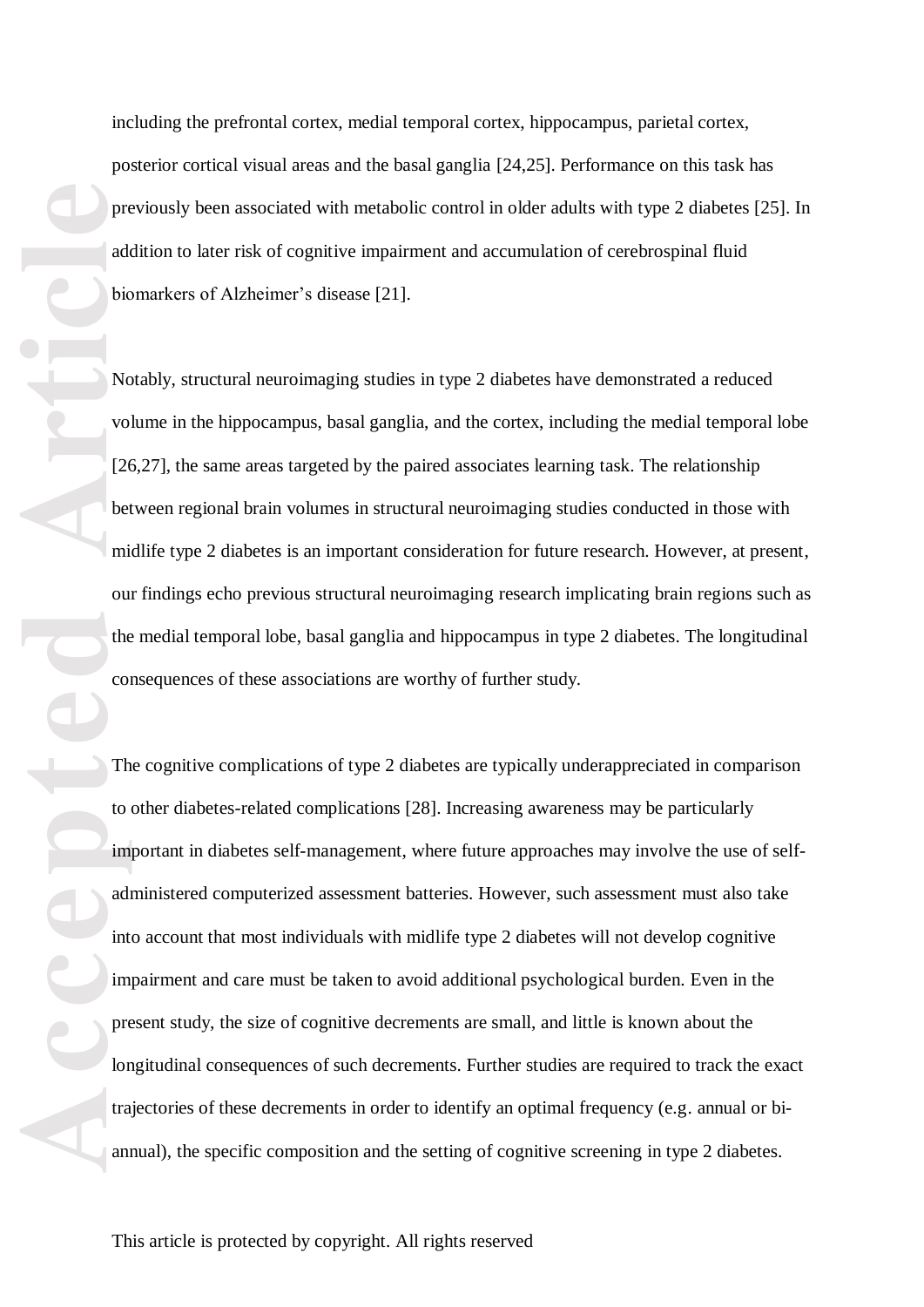Whilst current guidelines [29] propose annual screening in older adults, the optimal screening approach for midlife type 2 diabetes is yet to be clarified.

We observed no association between type 2 diabetes and neuropsychological measures of executive function. Such findings may be surprising given previous studies demonstrating an effect of type 2 diabetes in midlife on executive function [22,23]. Whilst our findings may be explained by the nature of our cohort, it may also be that the tests of executive function were not sufficiently extensive to demonstrate such a deficit. Whilst our battery was custom designed to balance tolerability/test duration and specific domains implicated in type 2 diabetes, a more extensive neuropsychological battery may have yielded differing results.

**Accepted Articles Constructed Article**<br> **Article**<br> **Article**<br> **Article**<br> **Article**<br> **Article**<br> **Article**<br> **Article**<br> **Article**<br> **Article**<br> **Article**<br> **Article**<br> **Article**<br> **Article**<br> **Article**<br> **Article**<br> **Article**<br> An important limitation of the present study is its cross -sectional nature. Future follow -up waves of ENBIND will clarify the impact of midlife type 2 diabetes on later cognitive decline. Finally, we must also acknowledge that whilst the study was conducted in samples matched for educational attainment, premorbid IQ may have influenced cognitive performance. By examining this cohort longitudinally, we aim to provide long -term assessment of people with type 2 diabetes in midlife to examine the impact of these cognitive decrements on later cognitive decline.

In conclusion, we report that type 2 diabetes in midlife, even in those with uncomplicated type 2 diabetes, is associated with subtle cognitive decrements in overall/domain -specific cognitive function. Our findings add novel insight into the relationship between type 2 diabetes and cognitive function in midlife, during the exact window when type 2 diabetes is acting as a risk factor for later cognitive decline and dementia. Further understanding of such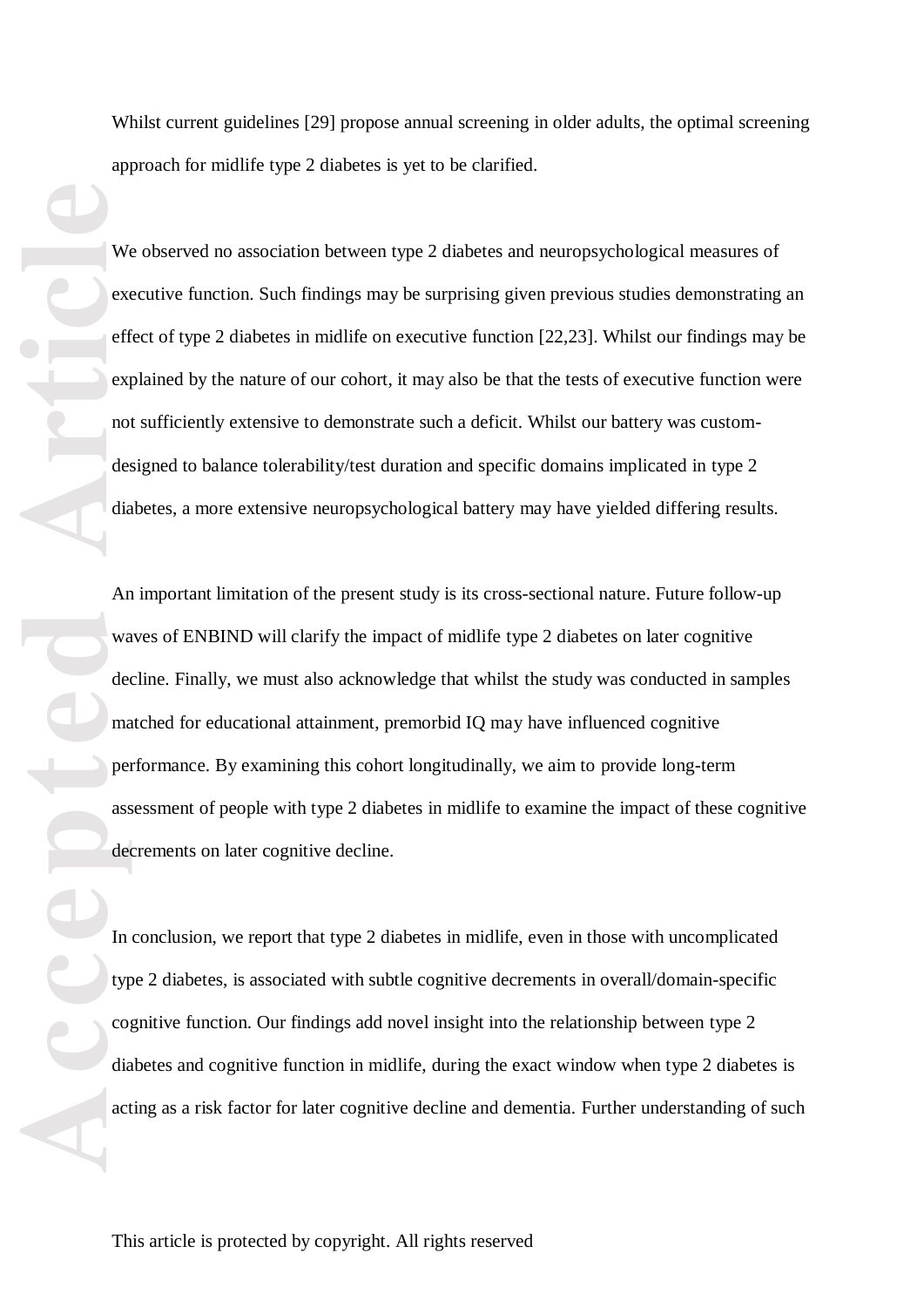decrements may be important in selecting out those most at risk of later cognitive decline for potential preventative interventions.

#### **Funding sources**

This work was funded by a grant from the Meath Foundation.

#### **Competing interests**

None declared.

#### **Acknowledgements**

The authors would like to acknowledge the study participants and staff at Tallaght University Hospital (in particular Ms Marian Hughes and Ms Mary Kelly for administrative support).

### **References**

- 1. Gudala K, Bansal D, Schifano F, Bhansali A. Diabetes mellitus and risk of dementia: A meta -analysis of prospective observational studies. *J Diabetes Investig* 2013 ; **4** : 640 – 650.
- 2. Ott A , Stolk RP, van Harskamp F, Pols HA, Hofman A, Breteler MM. Diabetes mellitus and the risk of dementia: The Rotterdam Study. *Neurology* 1999 ; **53**:1937 – 1942.
- 3. Liebson CL, Rocca WA, Hanson VA, Cha R, Kokmen E, O'Brien PC *et al* . The risk of dementia among persons with diabetes mellitus: a population -based cohort study. *Ann N Y Acad Sci* 1997 ; **826**:422 –427.
- 4. Gottesman RF, Albert MS, Alonso A, Coker LH, Coresh J, Davis SM *et al*. Associations Between Midlife Vascular Risk Factors and 25 -Year Incident Dementia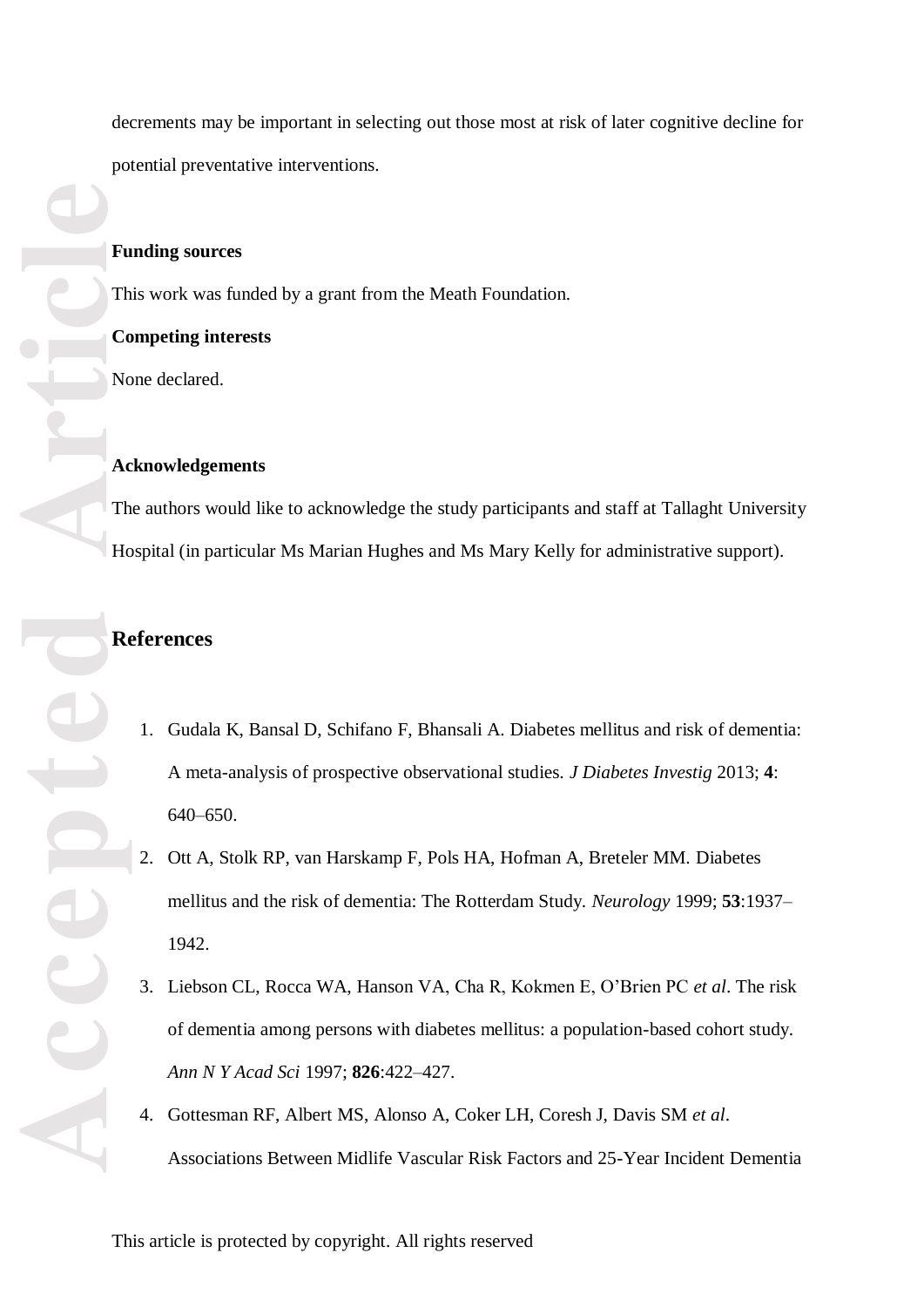in the Atherosclerosis Risk in Communities (AIRC) Cohort. *JAMA Neurol* 2017 ; **74** : 1246 –1254

- 5. Knopman DS, Gottesman RF, Sharrett AR , Tapia AL, DavisThomas S, Windham BG *et al*. Midlife vascular risk factors and midlife cognitive status in relation to prevalence of mild cognitive impairment and dementia in later life: The Atherosclerosis Risk in Communities Study. Alzheimers Dement 2018; 14: 1406-1415.
- 6. Van den Berg E, de Craen AJ, Biessels GJ, Gussekloo J, Wstendorp RGJ. The impact of diabetes mellitus on cognitive decline in the oldest old: a prospective population based study. *Diabetologia* 2006; **49** : 2015 –2023
- 7. Pelimanni E , Jehkonen M. Type 2 diabetes and Cognitive Functions in Middle Age: A Meta -Analysis. *J Int Neuropsycho l Soc* 2018 ; **21:** 1 –16.
- 8. Aberle I, Kliegel M, Zimprich D. Cognitive development in young -old type -2 diabetes patients: A longitudinal analysis from the "Interdisciplinary Longnitudinal Study of Aging *" . Curr Psychol* 2008 ; **27** : 6 –15.
- 9. Garcia-Casares N, Jorge RE, Garcia-Arnes, Acion L, Berthier ML, Gonzalez-Alegre P *et al*. Cognitive dysfunctions in middle -aged type 2 diabetic patients and neuroimaging correlations: A cross-sectional study. *J Alzheimers Dis* 2014; 42: 1337– 1346 .
- 10. Ryan CM , Geckle MO. Circumscribed cognitive dysfunction in middle -aged adults with type 2 diabete s. *Diabetes Care* 2000 ; **23**; 1486 –1493.
- 11. Solanki RK, Dubey V, Munshi D. Neurocognitive impairment and comorbid depression in patients of diabetes mellitus. *Int J Diabetes Dev Ctries* 2009 ; **29**: 133 – 138 .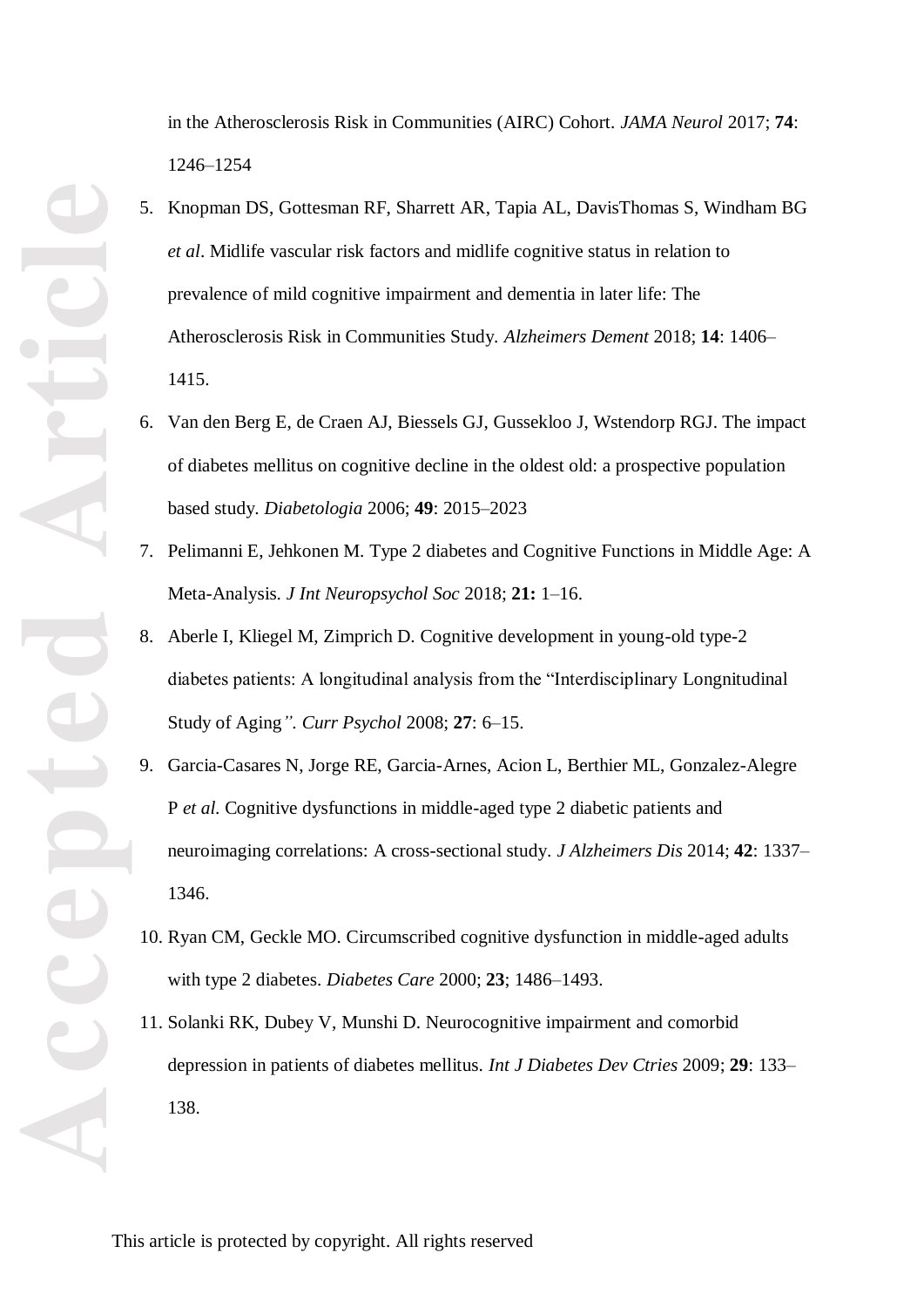- 12. Mehrabian S, Raycheva M, Gateva A, Todorova G, Angelova P, Traykova M *et al*. Cognitive Dysfunction profile and Arterial Stiffness in Type 2 diabetes. *J Neurol Sci*. 2012 ; **322** : 152 –156.
- 13. Biessels JG, ter Braak EWM, Erkelens DW, Hijman R. Cognitive Function in Patients with Type 2 diabetes Mellitus. *Neurosci Res Comm* 2001; 28: 11-22.
- 14. Kivipelto M, Mangialasche F, Ngandu T. Lifestyle Interventions to Prevent Cognitive Impairment, Dementia and Alzheimer Disease. Nat Rev Neurol 2018; 14: 653-666.
- 15. Ngandu T, Lehtisalo J, Solomon A, Levalahti, Ahtiluoto S, Antikainen R *et al.* A 2 year multi -domain intervention of diet, exercise, cognitive training, and vascular risk monitoring versus control to prevent cognitive decline in at -risk elderly people (FINGER): A Randomised Controlled Trial. *Lancet* 2015 ; **385** : 2255 –2263.
- 16. Dyer AH, Briggs R, Mockler D, Gibney J, Kennelly SP. Non -pharmacological interventions for cognition in patients with Type 2 diabetes Mellitus: A Systematic Review. *QJM* 2020 ; **113** : 155 –161.
- 17. Kenny RA, Coen RF, Frewen J, Donoghue O, Cronin H, Savva GM. Normative Values of Cognitive and Physical Function in Older Adults: Findings from The Irish Longitudinal Study of Ageing. *J Am Geriatr Soc* 2013 ; **61** : S279 – S290.
- 18. Briggs R, Carey D, O'Halloran, Kenny RA, Kennelly SP. Validation of the 8 -iten Centre for Epidemiological Studies Depression Scale in a Cohort of Community - Dwelling Older People: Data from The Irish Longitudinal Study on Ageing (TILDA*). Eur Geriatr Med* 2018 ; **9** : 121 –126.
- 19. Meijer JW, Smit h AJ, Sonderen EV, Groothoff JW, Eisma WH, Links TP . Symptom Scoring Systems to Diagnose Distal Polyneuropeathy in Diabetes: The Diabetic Neuropathy Symptom Score. Diabet Med 2002; 19: 962-965.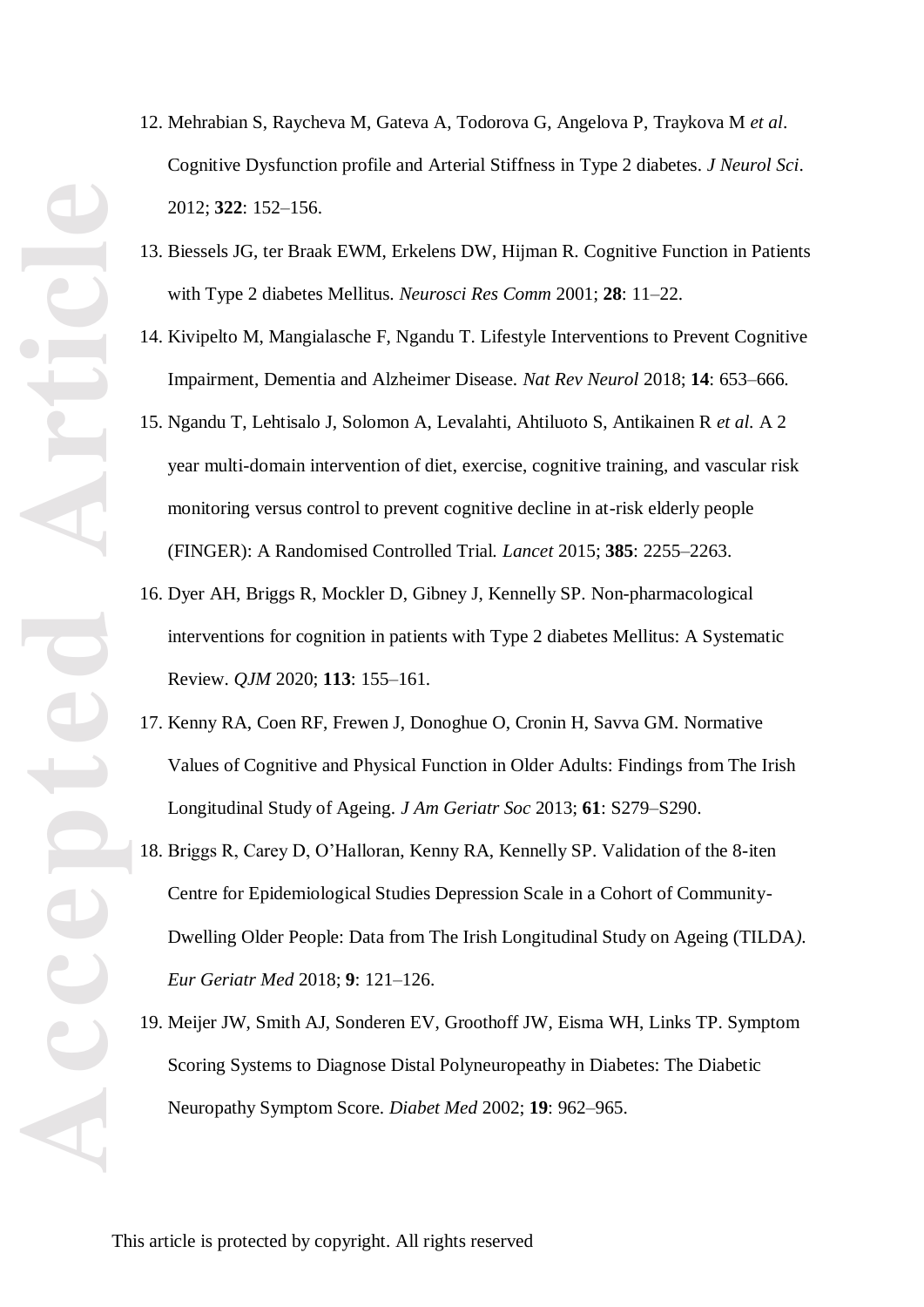- 20. Lowe C , Rabbit P. Test/re -test reliability of the CANTAB and ISPOCD neuropsychological batteries: theoretical and practical issues. Cambridge Neuropsychological Test Automated Battery. International Study of Post -Operative Cognitive Dysfunction. *Neuropsychologia* 1998 ; **36** : 915 –932.
- 21. Soldan A, Pettigrew C, Moghekar A, Albert M, BIOCARD Research Team. Computerized cognitive tests are associated with biomarkers of Alzheimer's disease in cognitively normal individuals 10 years prior. *J Int Neuropsychol Soc* 2016 ; **22** : 968 –977 .
- 22. Palta P, Schneider AL C, Jan Biessels, Touradji P, Hill -Briggs, F. Magnitude of cognitive dysfunction in adults with type 2 diabetes: a meta -analysis of six domains and the most frequently reported neuropsychological tests within domains. *J Int*  Neuropsychol Soc 2014; 20: 278-291.
- 23. Jan Biessels G , Despa F. Cognitive Decline and Dementia in Diabetes Mellitus: Mechanisms and Clinical Implications. *Nat Rev Endocrinol* 2018; 14: 591-604.
- 24. Owen AM, Sahakian BJ, Semple J, Polkey CE, Robbins TW. Visuo -spatial short -term recognition memory and learning after temporal lobe excisions, frontal excisions or amygdalo-hippocampectomy in man. *Neuropsychologia* 1995; 33: 1-24.
- 25. Ryan CM , Freed MI, Rood JA, Cobitz AR, Waterhouse BR, Strachan MWJ. Improving metabolic control leads to better working memory in adults with type 2 diabetes. *Diabetes Care* 2006; 29: 345-351.
- 26. Bernardes G, Ijzerman RG, ten Kulve JS, Barkhof F, Diamant M, Veltman DJ *et al.* Cortical and subcortical gray matter structural alterations in normoglycemic obese and type 2 diabetes patients: relationship with adiposity, glucose and insulin. *Metab* Brain Dis 2018; 33: 1211-1222.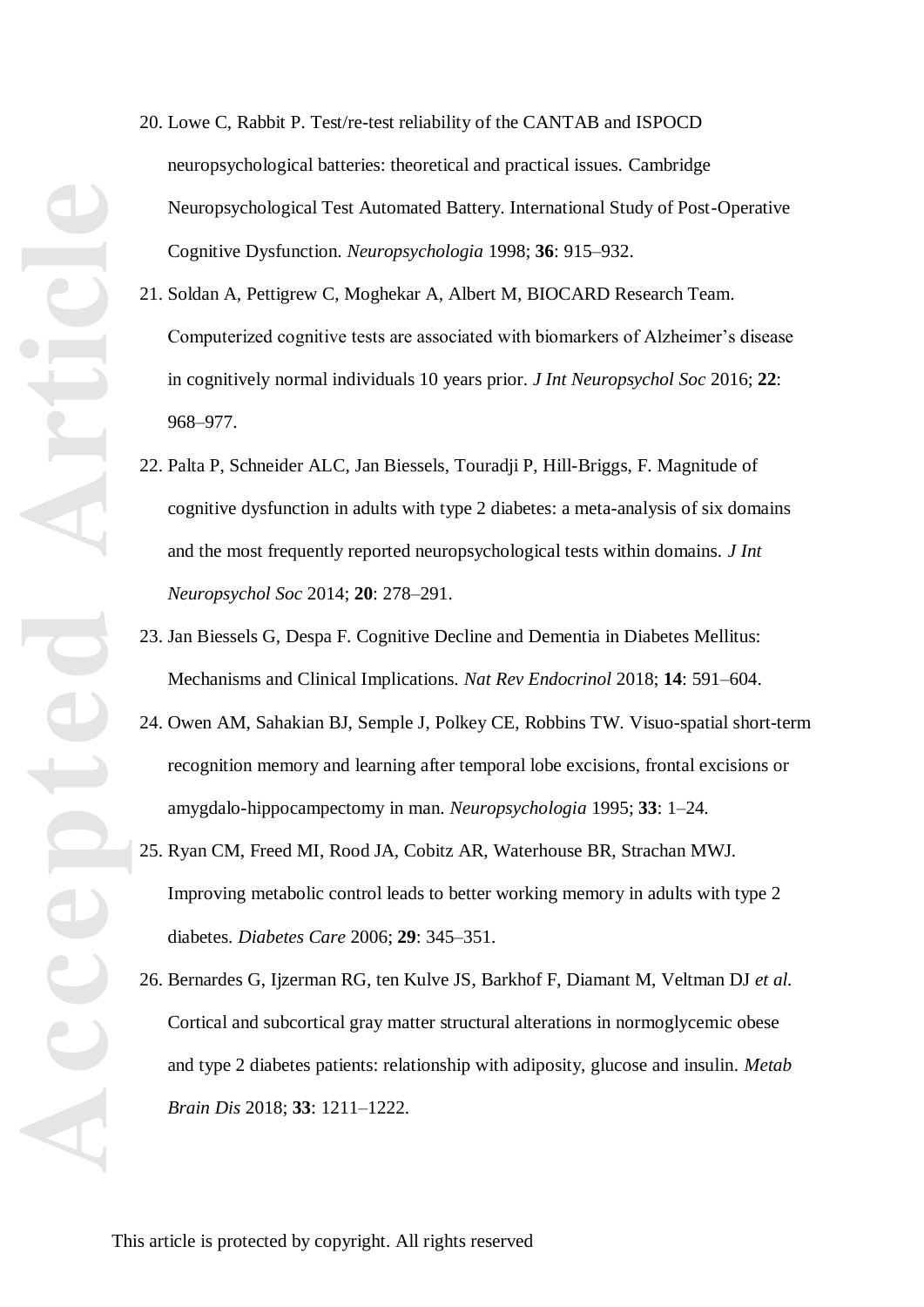- 27. Moran C, Phan TG, Chen J, Blizzard L, Beare R, Venn A *et al*. Brain Atrophy in Type 2 diabetes: regional distribution and influence on cognition. *Diabetes Care* 2013 ; **36** : 4036 –4042.
- 28. Dolan C, Glynn R, Griffin S, Conroy C, Loftus C, Wiehe PC *et al*. Brain Complications of Diabetes Mellitus: A Cross -Sectional Study of Awareness Among Individuals with Diabetes and the General Population in Ireland. *Diabet Med* 2018 ; **35** : 871 – 879.
- 29. American Diabetes Association. Older Adults: Standards of Medical Care in diabetes 2019. *Diabetes Care* 2019 ; **42** : S139 –S147.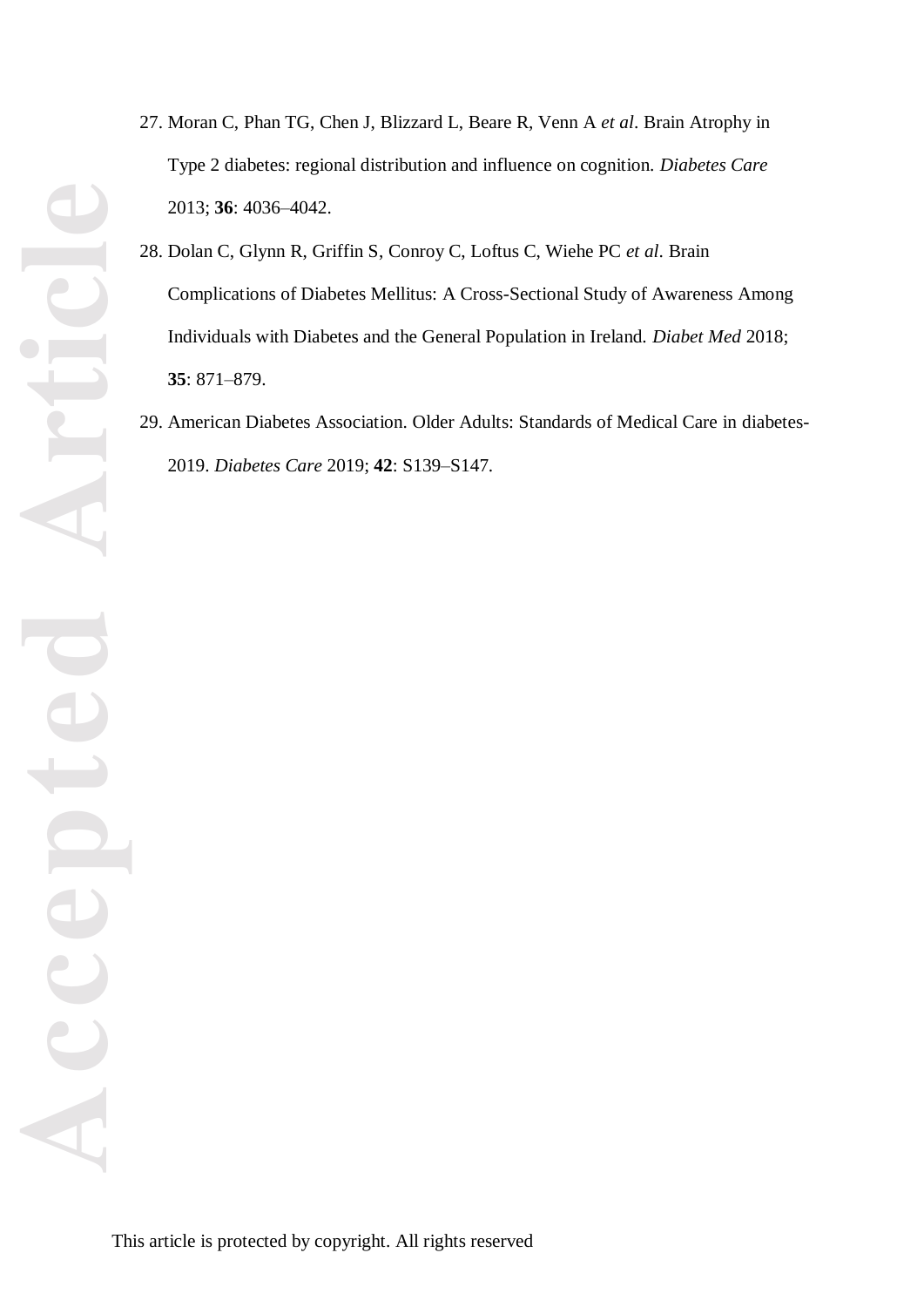**Table 1** Baseline characteristics of ENBIND participants, presented by study group with appropriate univariate analysis

|                              | Midlife type 2 diabetes | <b>Healthy controls</b>      | $\overline{P}$ |
|------------------------------|-------------------------|------------------------------|----------------|
|                              | $(n = 102)$             | $(n = 50)$                   |                |
| Age, years                   | $\overline{53\pm 8}$    | $52 \pm 8$                   | 0.59           |
| Women, $n$ $(\%)$            | 47 (47)                 | 29 (59)                      | 0.15           |
| Educational attainment, $n$  |                         |                              | 0.40           |
| $(\frac{6}{6})$              | 13<br>(13)              | (6.0)<br>3                   |                |
| <b>Primary</b>               | 71<br>(70)              | 36 (72)                      |                |
| <b>Secondary</b>             | 18<br>(18)              | 11(22)                       |                |
| <b>Tertiary</b>              |                         |                              |                |
| BMI, kg/ $m^2$               | $32.3 \pm 7.7$          | $26.6 \pm 3.3$               | < 0.001        |
| Family history of            | 23(23)                  | 13 (26)                      | 0.52           |
| dementia, $n$ (%)            |                         |                              |                |
| Hypertension, $n$ (%)        | 55 (54)                 | 6(12)                        | $0.001$        |
| Hyperlipidaemia, $n$ (%)     | 62(61)                  | 4(8.0)                       | $0.001$        |
| HbA <sub>1c</sub> , mmol/mol | $61 \pm 19$             | $37 \pm 3$                   | < 0.001        |
| HbA <sub>1c</sub> , %        | $7.7\pm1.8$             | $5.5\pm0.3$                  | $0.001$        |
| No. of daily medications     | $4(2-5)$                | $0(0-1)$                     | $0.001$        |
| Diagnosis duration, years    | $6(2-11)$               |                              |                |
| Diabetes treatment, $n$ (%)  |                         | $\qquad \qquad \blacksquare$ | -              |
| <b>Metformin</b>             |                         |                              |                |
| <b>Alone</b>                 | 27(27)                  |                              |                |
| Combination                  | 41 (40)                 |                              |                |
| <b>Glicazide</b>             |                         |                              |                |
| <b>Alone</b>                 | 2(2.0)                  |                              |                |
| Combination                  | 15(15)                  |                              |                |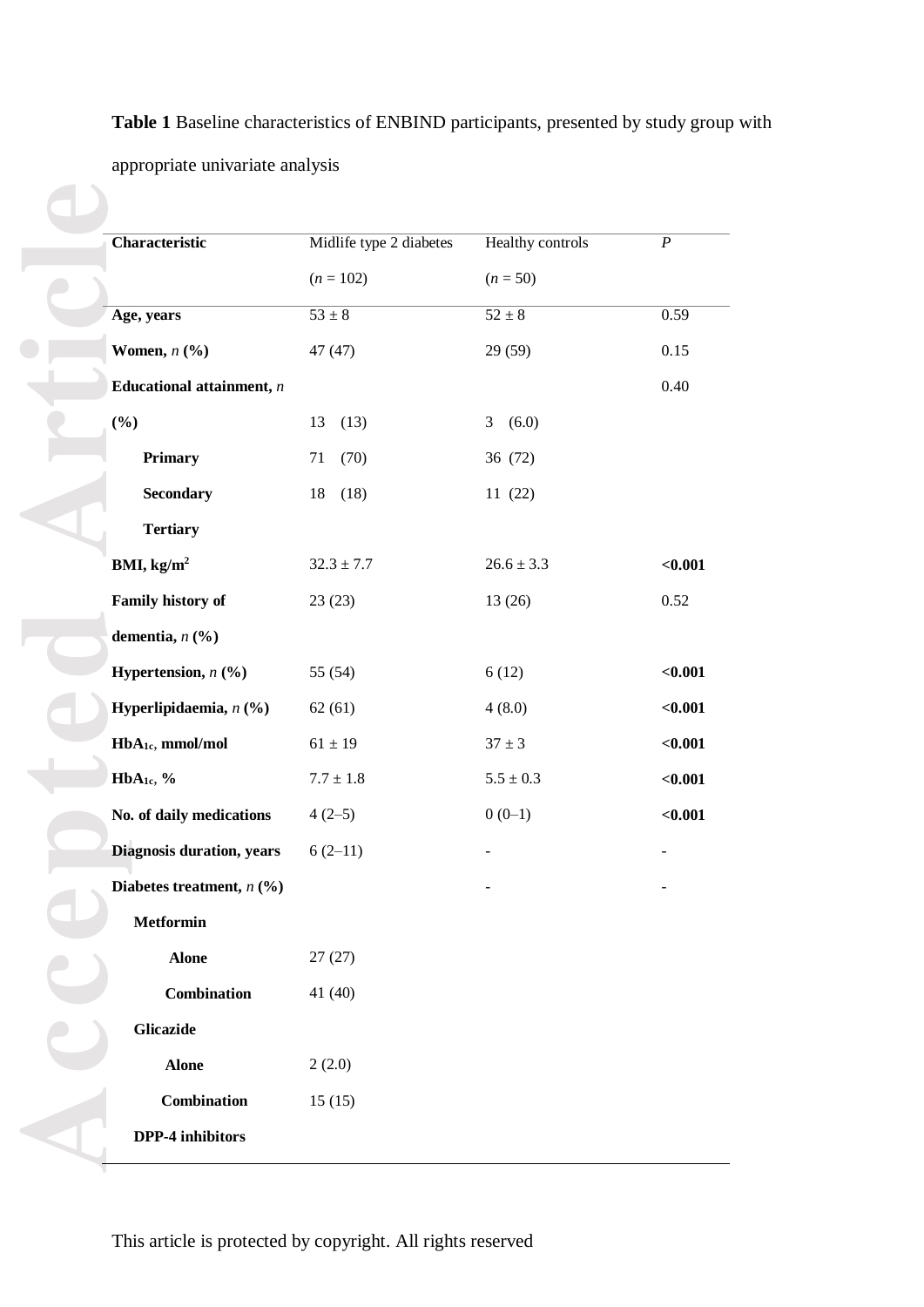| Alone                   | 0(0)     |
|-------------------------|----------|
| <b>Combination</b>      | 17(17)   |
| <b>SGLT2</b> inhibitors |          |
| Alone                   | $\theta$ |
| <b>Combination</b>      | 10(10)   |
| <b>GLP-1</b> analogues  |          |
| Alone                   | 3(2.9)   |
| <b>Combination</b>      | 21 (24)  |
| <b>Insulin</b>          |          |
| Alone                   | 2(2.0)   |
| <b>Combination</b>      | 6(6.0)   |
| No diabetes medication  | 2(2.0)   |

DPP -4, dipeptidyl peptidase -4; GLP -1, glucagon -like peptide -1; SGLT2, sodium -glucose co -transporter - 2 .

Data are presented as means  $\pm$  SD or medians (interquartile ranges), unless otherwise indicated.

 $\epsilon$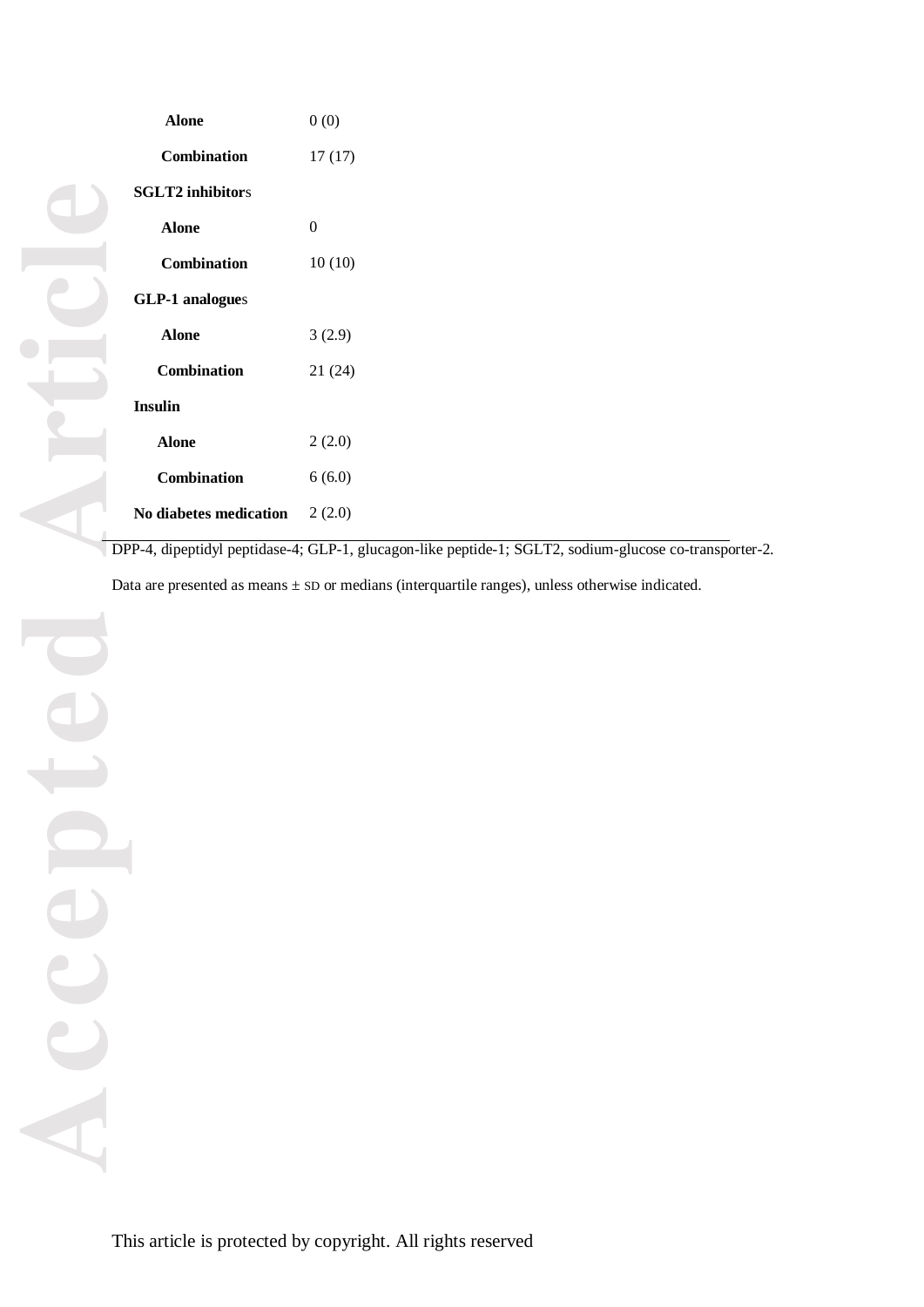| <b>Independent variable</b> | <b>IRR</b> (95% CI)                                                                                           | $\boldsymbol{P}$ | <b>IRR (95% CI)</b> | $\boldsymbol{P}$ | <b>IRR (95% CI)</b> | $\boldsymbol{P}$ |
|-----------------------------|---------------------------------------------------------------------------------------------------------------|------------------|---------------------|------------------|---------------------|------------------|
|                             | Model 1                                                                                                       |                  | Model 2             |                  | Model 3             |                  |
|                             | (unadjusted)                                                                                                  |                  | (adjusted)          |                  | (adjusted)          |                  |
| <b>Type 2 diabetes</b>      | 2.37(1.53, 3.64)                                                                                              | $0.001$          | 2.44(1.54,          | $0.001$          | 2.09(1.49,          | $0.001$          |
|                             |                                                                                                               |                  | 3.87)               |                  | 2.93)               |                  |
| Age (years)                 |                                                                                                               |                  | 1.21(1.07,          | 0.002            | 1.13(1.03,          | 0.008            |
|                             |                                                                                                               |                  | 1.37)               |                  | 1.23)               |                  |
| <b>Sex</b>                  |                                                                                                               |                  | 0.83(0.60,          | 0.233            | 0.89(0.70,          | 0.369            |
|                             |                                                                                                               |                  | 1.13)               |                  | 1.14)               |                  |
| <b>Education</b>            |                                                                                                               |                  |                     |                  |                     |                  |
| Primary                     |                                                                                                               |                  | 1.00                |                  | 1 (Reference)       |                  |
| <b>Secondary</b>            |                                                                                                               |                  | (Reference)         | 0.013            | 0.67(0.46,          | 0.046            |
| <b>Tertiary</b>             |                                                                                                               |                  | 0.66(0.48,          | 0.002            | 0.99                | 0.012            |
|                             |                                                                                                               |                  | 0.92)               |                  | 0.50(0.30,          |                  |
|                             |                                                                                                               |                  | 0.47(0.30,          |                  | 0.86)               |                  |
|                             |                                                                                                               |                  | 0.76)               |                  |                     |                  |
| <b>BMI</b> ( $kg/m2$ )      |                                                                                                               |                  | 0.98(0.95,          | 0.076            | 0.97(0.88,          | 0.595            |
|                             |                                                                                                               |                  | 1.00)               |                  | 1.07)               |                  |
| <b>Hypertension</b>         |                                                                                                               |                  |                     |                  | 0.85(0.60,          | 0.355            |
|                             |                                                                                                               |                  |                     |                  | 1.20)               |                  |
| Hyperlipidaemia             |                                                                                                               |                  |                     |                  | 1.16(0.83,          | 0.383            |
|                             |                                                                                                               |                  |                     |                  | 1.65)               |                  |
| IRR, incidence rate ratio.  |                                                                                                               |                  |                     |                  |                     |                  |
|                             | Poisson regression was used to assess associations with likelihood of error on the Montreal Cognitive         |                  |                     |                  |                     |                  |
|                             | Assessment (MoCA) test. Under both unadjusted and adjusted models type 2 diabetes mellitus was associated     |                  |                     |                  |                     |                  |
|                             | with greater likelihood of error on the MoCA test. Associations were tested unadjusted (Model 1), followed by |                  |                     |                  |                     |                  |
|                             | adjustment for age, sex, education, BMI (Model 2) and further adjustment for hypertension and hyperlipidaemia |                  |                     |                  |                     |                  |
|                             |                                                                                                               |                  |                     |                  |                     |                  |

Table 2 Greater likelihood of error on the Montreal Cognitive Assessment in those with type

#### 2 diabetes

Poisson regression was used to assess associations with likelihood of error on the Montreal Cognitive Assessment (MoCA) test. Under both unadjusted and adjusted models type 2 diabetes mellitus was associated with greater likelihood of error on the MoCA test. Associations were tested unadjusted (Model 1), followed by adjustment for age, sex, education, BMI (Model 2) and further adjustment for hypertension and hyperlipidaemia (Model 3).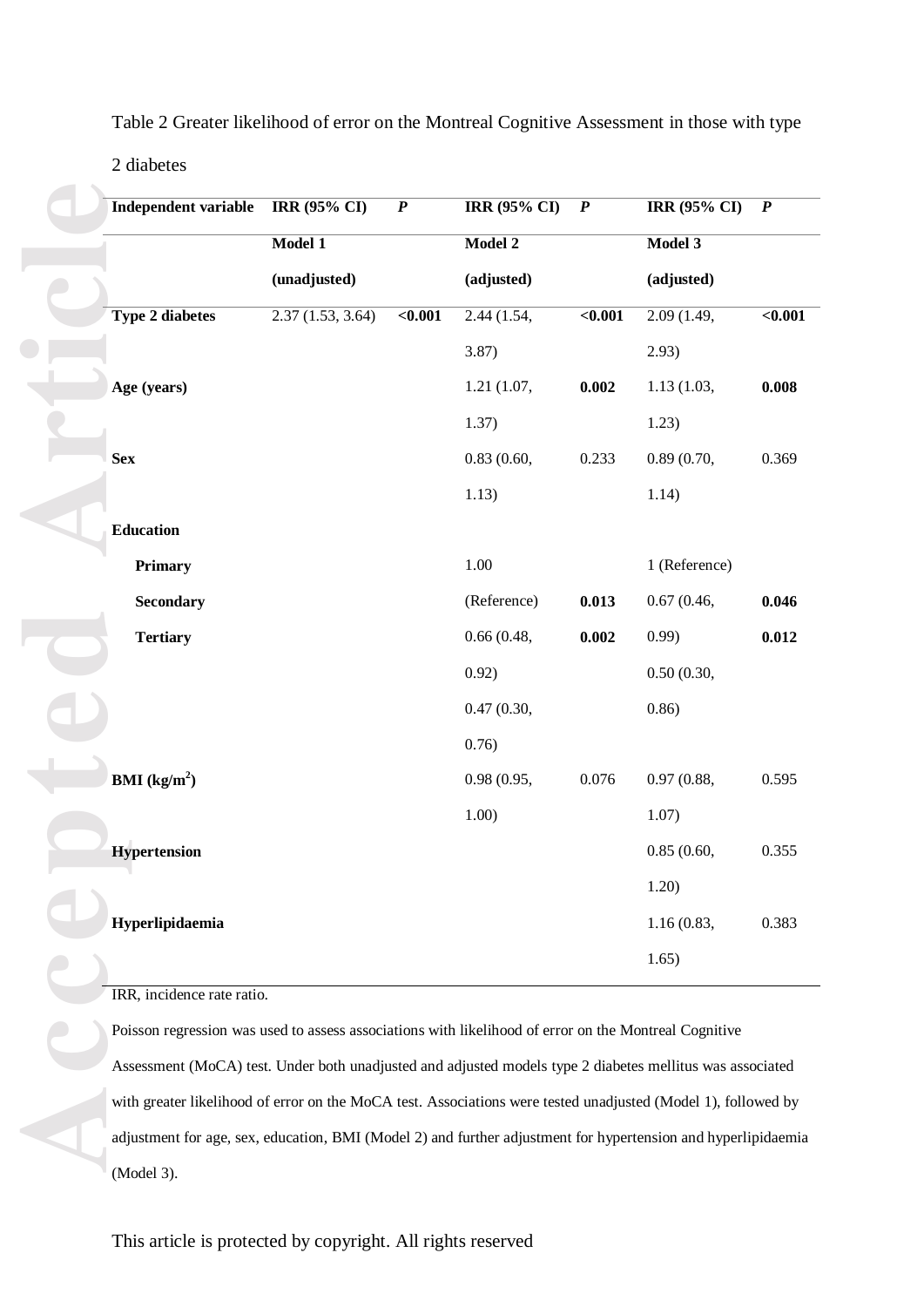| Domain/test                   | Type 2         | Controls        | $\overline{\beta(95\% \text{ CI})}$ | Standardized $P$   |          | $\beta$ (95% CI) | Standardized $P$   |      | $\beta$ (95% CI) | Standardized $P$   |      |
|-------------------------------|----------------|-----------------|-------------------------------------|--------------------|----------|------------------|--------------------|------|------------------|--------------------|------|
|                               | diabetes       | $(n = 49)$      | for type 2                          | $\beta$ for type 2 |          | for type 2       | $\beta$ for type 2 |      | for type 2       | $\beta$ for type 2 |      |
|                               | $(n = 100)$    |                 | diabetes                            | diabetes           |          | diabetes         | diabetes           |      | diabetes         | diabetes           |      |
|                               |                |                 |                                     |                    |          | Mellitus         |                    |      |                  |                    |      |
|                               |                |                 | Model 1                             |                    |          | Model 2          |                    |      | Model 3          |                    |      |
|                               |                |                 | (unadjusted)                        |                    |          | (adjusted)       |                    |      | (adjusted)       |                    |      |
| Memory (z-score)              | $-0.05 \pm$    | $0.14 \pm 0.54$ | $-0.19$                             | $-0.17$            | 0.04     | $-0.20$          | $-0.18$            | 0.04 | $-0.21$          | $-0.19$            | 0.04 |
|                               | 1.51           |                 | $(-0.37, -$                         |                    |          | $(-0.39,$        |                    |      | $(-0.42, -$      |                    |      |
|                               |                |                 | 0.01)                               |                    |          | 0.01)            |                    |      | 0.01)            |                    |      |
| <b>Paired associates</b>      | $10.29\,\pm\,$ | $11.63\,\pm\,$  | $-1.34$                             | $-0.15$            | $0.08\,$ | $-1.97$          | $-0.21$            | 0.01 | $-2.21$          | $-0.24$            | 0.01 |
| learning                      | 4.52           | 4.32            | $(-2.88, 0.19)$                     |                    |          | $(-3.51,$        |                    |      | $(-3.86, -$      |                    |      |
| (1st attempt memory           |                |                 |                                     |                    |          | 0.43)            |                    |      | 0.55)            |                    |      |
| score)                        |                |                 |                                     |                    |          |                  |                    |      |                  |                    |      |
| <b>Spatial working memory</b> | $8.53 \pm$     | $8.55 \pm 2.93$ | $-0.02$                             | $-0.00$            | 0.97     | 0.36             | $0.06\,$           | 0.48 | 0.16             | $0.08\,$           | 0.39 |
| (strategy score)              | 2.50           |                 | $(-0.93, 0.89)$                     |                    |          | $(-0.59,$        |                    |      | $(-0.21, 0.54)$  |                    |      |
|                               |                |                 |                                     |                    |          | 1.26)            |                    |      |                  |                    |      |
| <b>Delayed pattern</b>        | $77.95$ $\pm$  | $81.44\,\pm\,$  | $-3.48$                             | $-0.11$            | $0.18\,$ | $-4.08$          | $-0.13$            | 0.14 | $-0.34$          | $-0.16$            | 0.11 |

 $0.04$ 

-0.24 **0.01**

0.39